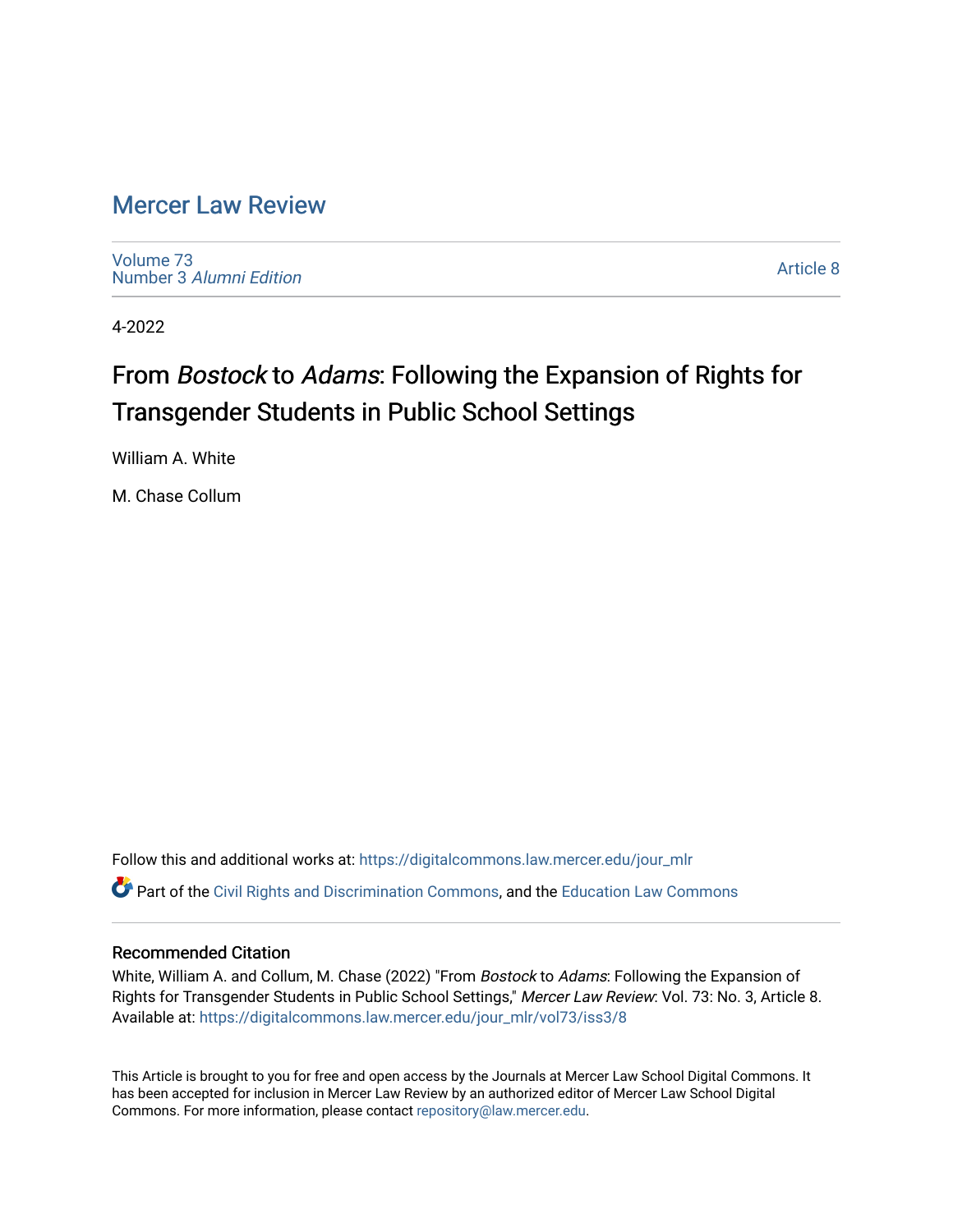# **From** *Bostock* **to** *Adams***: Following the Expansion of Rights for Transgender Students in Public School Settings**

# **William A. White\***

# **M. Chase Collum\*\***

### I. INTRODUCTION

Since before the turn of the twenty-first century, it is undeniable that classrooms across the country have undergone a multitude of changes. In 2020, schooling continued through a global pandemic—forcing teachers and students alike to improvise, adapt, and overcome challenges both in the classroom and in their own homes. Now that teachers and students are attempting to return to "normal," federal courts across the country have passed down a number of decisions that will impact students' return to the classroom. Specifically, the Supreme Court of the United States' landmark decision in *Bostock v. Clayton County, Georgia*,1 (*Bostock*) has paved the way for recognition and expansion of civil rights among the LGBTQI+ community.

In light of *Bostock*, the United States Court of Appeals for the Eleventh Circuit decided *Adams by and through Kasper v. School Board of St. Johns County* (*Adams I*).2 In *Adams I*, a transgender student, Drew Adams, challenged the St. Johns County School District's bathroom policy that forbid him from using the boys' restroom and

<sup>2.</sup> 968 F.3d 1286 (11th Cir. 2020).



<sup>\*</sup>Equity Partner, Smith, Welch, Webb & White, LLC. University of Georgia (B.A., 1996); Mercer University School of Law (J.D., cum laude, 1999). Member, State Bar of Georgia. \*\*Associate, Smith, Welch, Webb & White, LLC. University of Georgia (B.A., cum laude, 2016); Mercer University School of Law (J.D., magna cum laude, 2019). Member, State Bar of Georgia.

<sup>1.</sup> 140 S. Ct. 1731 (2020).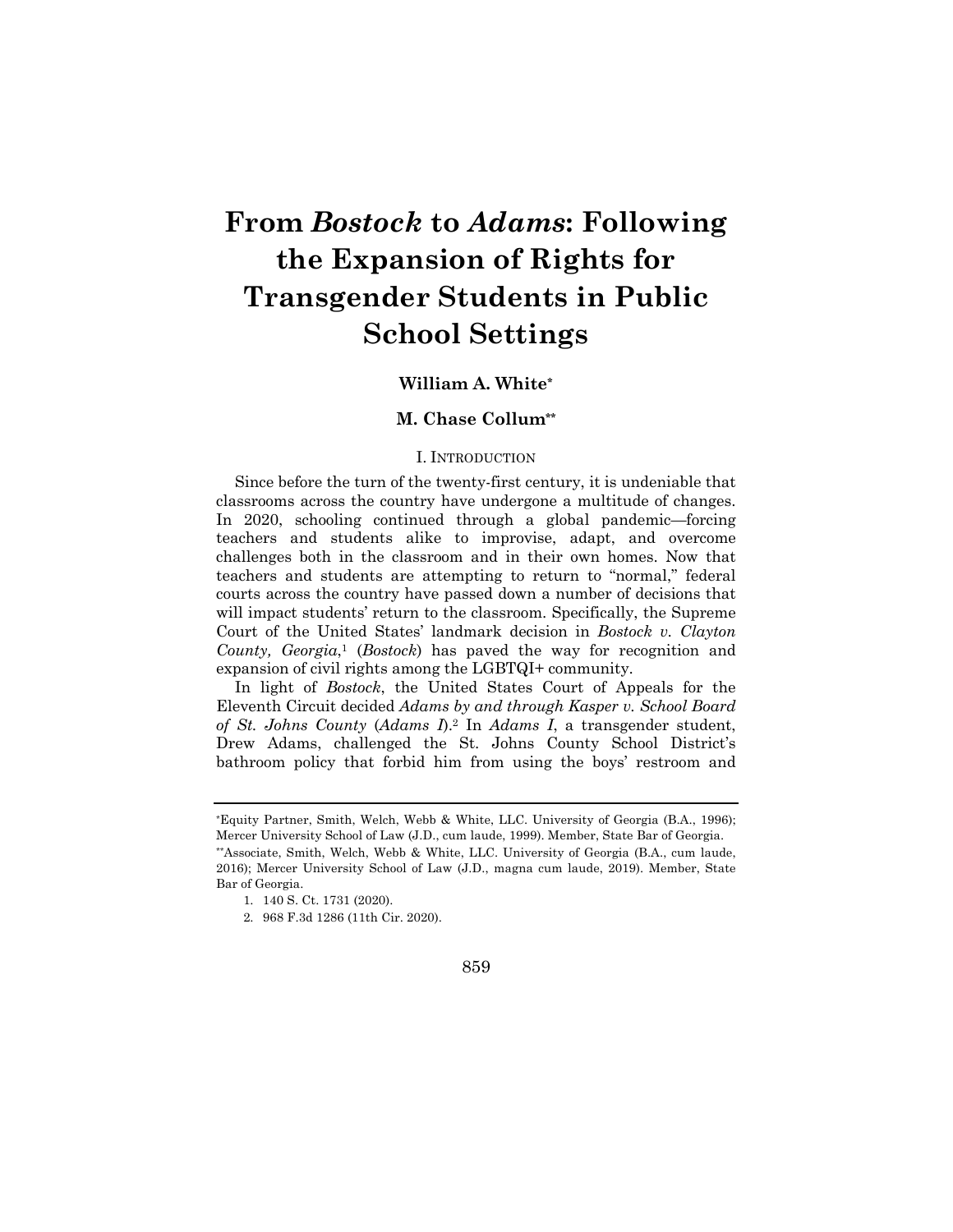instead Adams was provided the opportunity to use the multi-stall girls' restroom or a single-stall gender-neutral bathroom.3 The Eleventh Circuit initially ruled in Adams's favor, on August 7, 2020, concluding that the bathroom policy violated Title IX.4 The initial opinion was later vacated by a subsequent opinion, *Adams II*, issued on July 14, 2021, "[i]n an effort to get broader support among our colleagues[.]"5

To further complicate the matter, *Adams II* was vacated on August 23, 2021, so that the matter could be heard by the Eleventh Circuit *en banc*.6 Consequently, schools are now left with some uncertainty as to how the Eleventh Circuit will ultimately address this issue. This Article will discuss *Bostock*, *Adams*, and their progeny and will provide guidance on broaching these issues and other issues that may arise within a school setting.

# II. BOSTOCK

*Bostock* was consolidated from three different cases where employers allegedly fired employees because they were homosexual or transgender.7 Each employee then sued their respective employer for sex discrimination under Title VII of the Civil Rights Act of 1964.8 The Eleventh Circuit previously held that Title VII did not prohibit employers from firing employees for being gay,<sup>9</sup> whereas the United States Court of Appeals for the Second and Sixth Circuits both held that Title VII would bar employers from firing employees because of their sexual orientation or transgender status.10 In rectifying this split, right out the gate, Justice Gorsuch plainly stated the Supreme Court's interpretation of "sex" under Title VII:

Today, we must decide whether an employer can fire someone simply for being homosexual or transgender. The answer is clear. An employer who fires an individual for being homosexual or transgender fires that person for traits or actions it would not have

<sup>3</sup>*. Id.* at 1291–92.

<sup>4</sup>*. Id.* at 1310.

<sup>5.</sup> Adams v. Sch. Bd. of St. Johns Cnty., 3 F.4th 1299, 1304 (11th Cir. 2021) (hereinafter *Adams II*).

<sup>6.</sup> Adams v. Sch. Bd. of St. Johns Cnty., 9 F.4th 1369, 1372 (11th Cir. 2021) (hereinafter *Adams III*).

<sup>7</sup>*. Bostock*, 140 S. Ct. at 1734.

<sup>8</sup>*. Id.*; *See* Title VII of Civil Rights Act of 1964, 42 U.S.C. §§ 2000e–2000e-17 (1991).

<sup>9.</sup> Bostock v. Clayton Cnty. Bd. of Comm'r, 723 F. App'x. 964 (11th Cir. 2018).

<sup>10.</sup> Zarda v. Altitude Express, Inc., 883 F.3d 100 (2d Cir. 2018); EEOC v. R.G. & G.R. Harris Funeral Homes, Inc*.*, 884 F.3d 560 (6th Cir. 2018).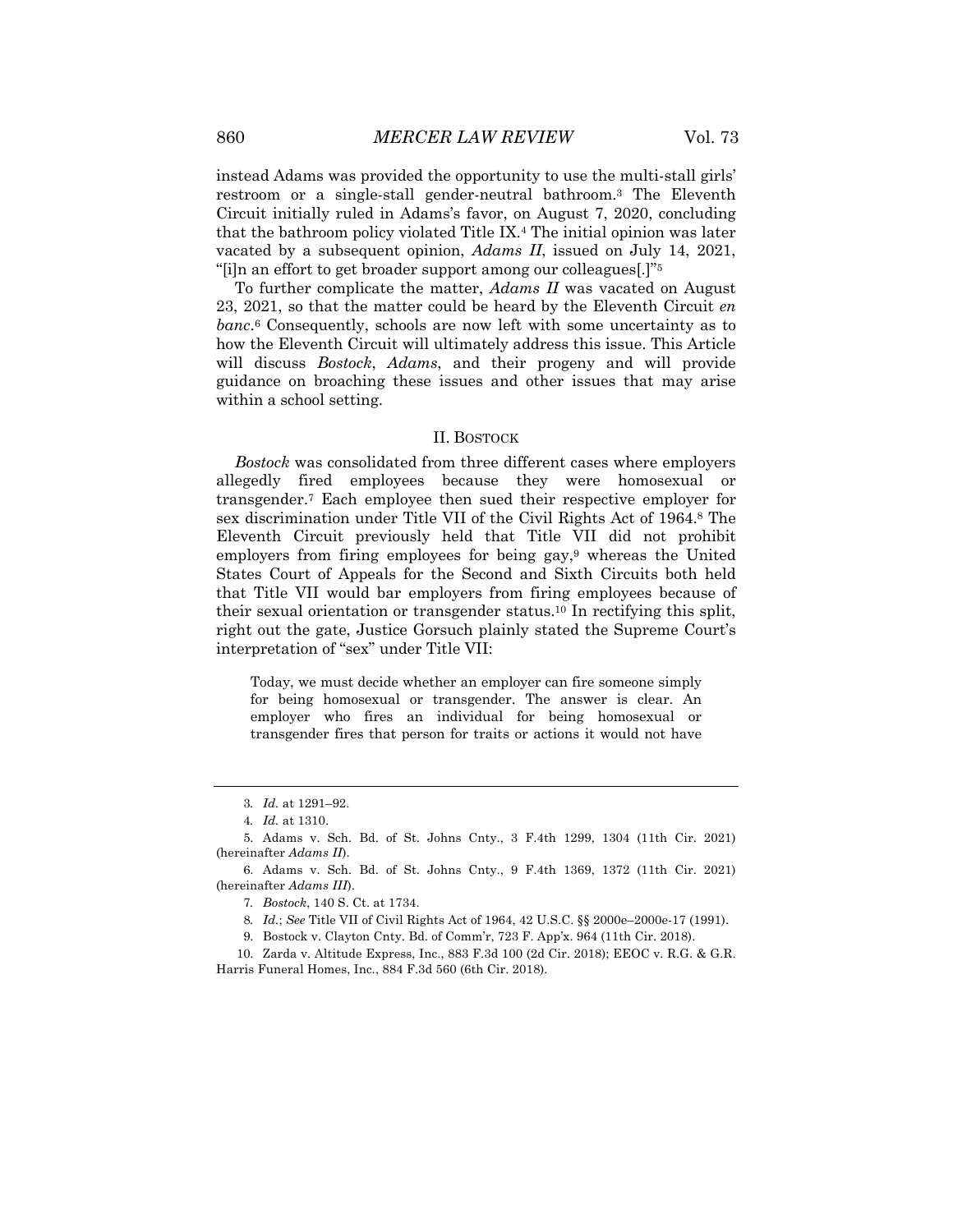questioned in members of a different sex. Sex plays a necessary and undisguisable role in the decision, exactly what Title VII forbids.11

In reaching this decision, the Supreme Court was tasked with determining whether members of the LGBTQI+ community were encapsulated by Congress's use of the word "sex" under the Civil Rights Act of 1964.12 In 1964, "sex" referred to "status as either male or female [as] determined by reproductive biology."<sup>13</sup> But the Court did not just examine the word "sex"; instead, the Court considered the full context of Title VII which forbids discrimination "because of such individual's . . . sex[.]"14 Title VII's use of "because of" creates a traditional but-for causation standard. This means that as "long as the plaintiff's sex was one but-for cause of that decision, that is enough to trigger the law."15 Discrimination, for the most part, took on the same meaning in 1964 that it does today: an employer who intentionally makes an employment decision because of the employee's sex violates Title VII and practices discrimination.16 Lastly, the use of the word "individual," as it pertains to discrimination within the statute, "works to protect individuals of both sexes from discrimination, and does so equally."17

Consequently, based on the foregoing, Justice Gorsuch provided a straightforward rule:

An employer violates Title VII when it intentionally fires an individual employee based in part on sex. It doesn't matter if other factors besides the plaintiff's sex contributed to the decision. And it doesn't matter if the employer treated women as a group the same when compared to men as a group. If the employer intentionally relies in part on an individual employee's sex when deciding to discharge the employee—put differently, if changing the employee's sex would have yielded a different choice by the employer—a statutory violation has occurred.18

As momentous of an occasion that this opinion was—with the Supreme Court explicitly stating that an individual's homosexuality or transgender status is not relevant to employment decisions—it still left

<sup>11</sup>*. Bostock*, 140 S. Ct. at 1737.

<sup>12</sup>*. Id.* at 1738–39.

<sup>13</sup>*. Id.* at 1739 (internal quotations omitted).

<sup>14.</sup> 42 U.S.C. § 2000e-2(a)(1) (1991).

<sup>15</sup>*. Bostock*, 140 S. Ct. at 1739.

<sup>16</sup>*. Id.* at 1740.

<sup>17</sup>*. Id.* at 1741.

<sup>18</sup>*. Id.*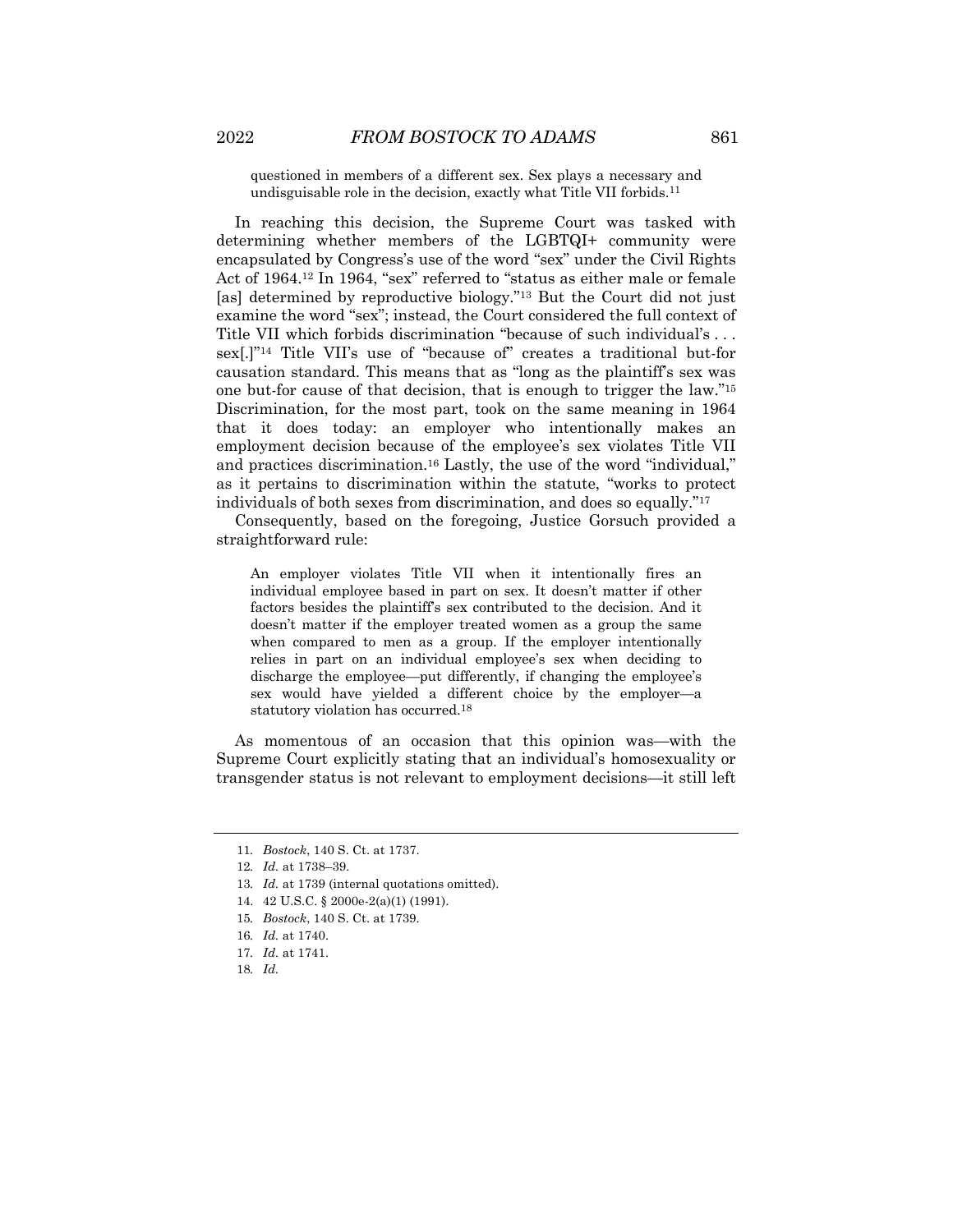some room for doubt as to whether the same would apply to students within the LGBTQI+ community under Title IX.<sup>19</sup>

#### III. ADAMS I

One transgender student in a school district in St. Johns County, Florida, Drew Adams, sought to challenge this issue before the Eleventh Circuit when his school tried to dictate which bathroom he was able to use.<sup>20</sup> Drew Adams, while being born female, knew "with every fiber of [his] being' that he is a boy."21 Unfortunately, Adams's school forbid him from using the boys' restroom and, instead, provided the option of using the multi-stall girls' restroom or a single-stall gender-neutral bathroom. Adams found these options to be insulting, isolating, depressing, humiliating, and burdensome. After attempting to negotiate with the St. Johns County School District, Adams, by and through his mother, Erica Adams Kasper, brought suit against the St. Johns County School Board. Adams alleged that his rights under Title IX and the Fourteenth Amendment to the United States Constitution had been violated.22

Upon his entrance into high school in the ninth grade, Adams had already transitioned and presented as a boy.23 In fact, for his first six weeks as a ninth-grader, Adams used the boys' restroom without incident. However, after two unidentified female students complained, the school informed Adams that he could no longer use the boys' restroom—despite the fact that there were no complaints from male students. This decision was based on the school district's "unwritten bathroom policy":

For "as long as anybody can remember," the School District has maintained a policy that, for restroom use, "boys go to boys' rooms, [and] girls go to girls' rooms." The School District defines "boy" and "girl" based on "biological sex," separating "biological boys" from "biological girls." It administers this policy based on the sex indicated on a student's enrollment documents. Because Mr. Adams enrolled in St. Johns County schools in the fourth grade as "female," the School District's policy considered him a "biological girl" who could not use the boys' restroom, regardless of Mr. Adams's updated legal documents or verified course of medical treatment. Students who fail

<sup>19</sup>*. Id.*

<sup>20</sup>*. Adams I*, 968 F.3d at 1291–92.

<sup>21</sup>*. Adams I*, 968 F.3d at 1291 (alterations in original).

<sup>22</sup>*. Id.*

<sup>23</sup>*. Id.* at 1293.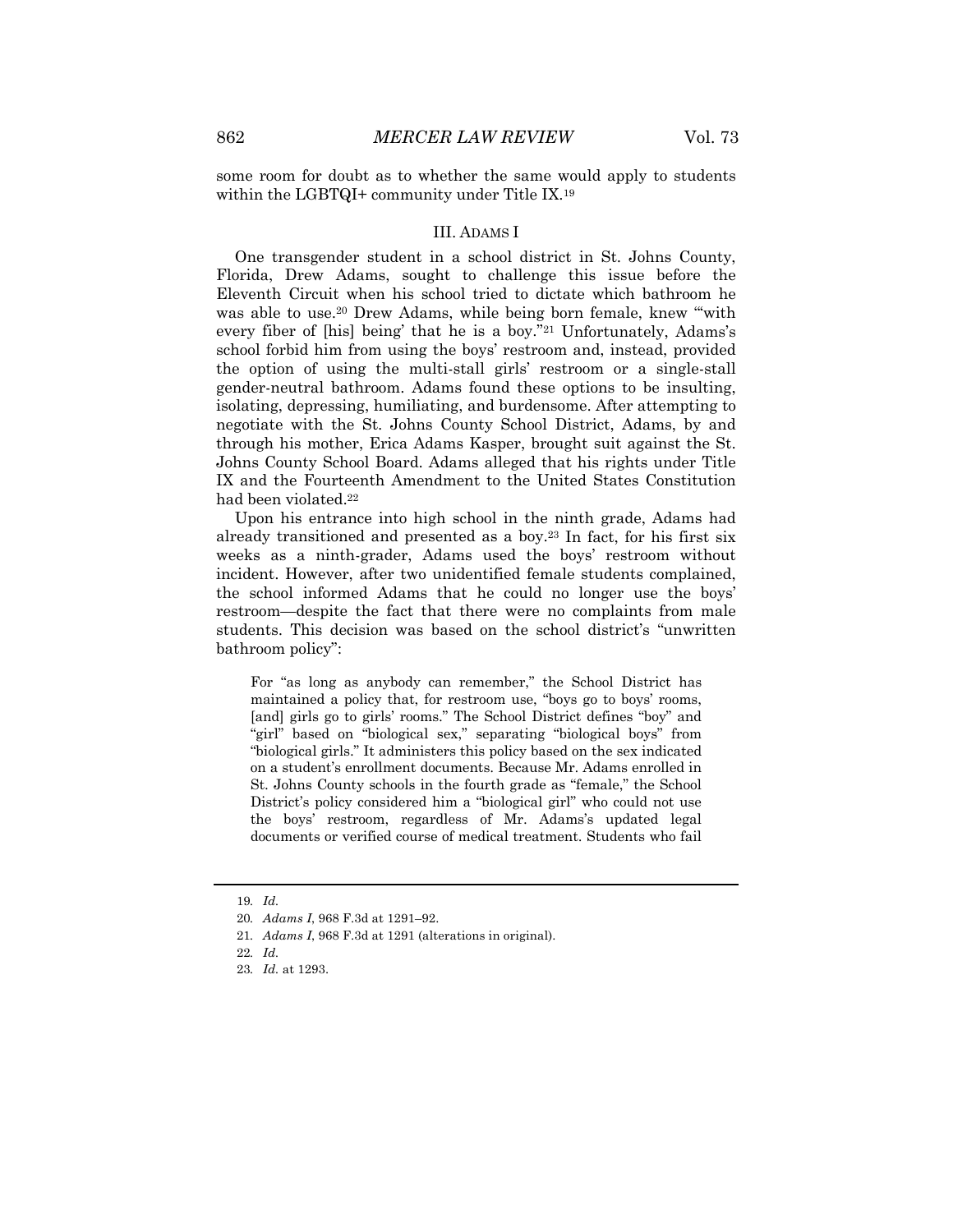to abide by the School District's bathroom policy can be disciplined for violating the student code of conduct.24

While this particular school district trained its employees to use LGBTQI+ students' preferred names and pronouns and to allow LGBTQI+ students to wear clothing that was in accordance with their gender identity, the bathroom seemed to be a sticking point.25 The school district felt that offering a single-stall restroom appropriately accommodated Adams. According to the school district, its bathroom policy was "because it feared any student might be able to gain access to any bathroom facility by identifying or pretending to identify as 'gender fluid[,]" despite that the school district has never encountered or even heard of any students pretending to be another gender to seek access to a bathroom facility.26

Conversely, Adams felt "alienated and humiliated" when he was forced to use the gender-neutral bathroom and felt that it was sending a message that he was different, leading to Adams's lawsuit and a bench trial in December 2017.27 The United States District Court for the Middle District of Florida granted Adams relief on both his Title IX and Equal Protection claims.28 The Eleventh Circuit reviewed the district court's decision *de novo*.29

# *A. Adams's Fourteenth Amendment Claims*

Both Adams and the school district agreed that the school's bathroom policy required a heightened standard of review as "[a] gender classification fails unless it is substantially related to a sufficiently important governmental interest."30 While the school district argued that its policy broadly discriminates on the basis of sex (biological females using the girls' restroom and biological males using the boys' restroom), Adams characterized his argument as discrimination specifically against him because he was transgender and defied gender norms. By forcing him to choose between an isolated single-stall restroom and a restroom that does not match his gender identity, he argued that the school was effectively excluding him from all communal

<sup>24</sup>*. Id.* at 1293–94 (alterations in original).

<sup>25</sup>*. Id.* at 1294.

<sup>26</sup>*. Id.* at 1294–95.

<sup>27</sup>*. Id.* at 1295.

<sup>28</sup>*. Id*.

<sup>29</sup>*. Id.*

<sup>30</sup>*. Id.* at 1295–96 (citing City of Cleburne v. Cleburne Living Center, 473 U.S. 432, 441 (1985)).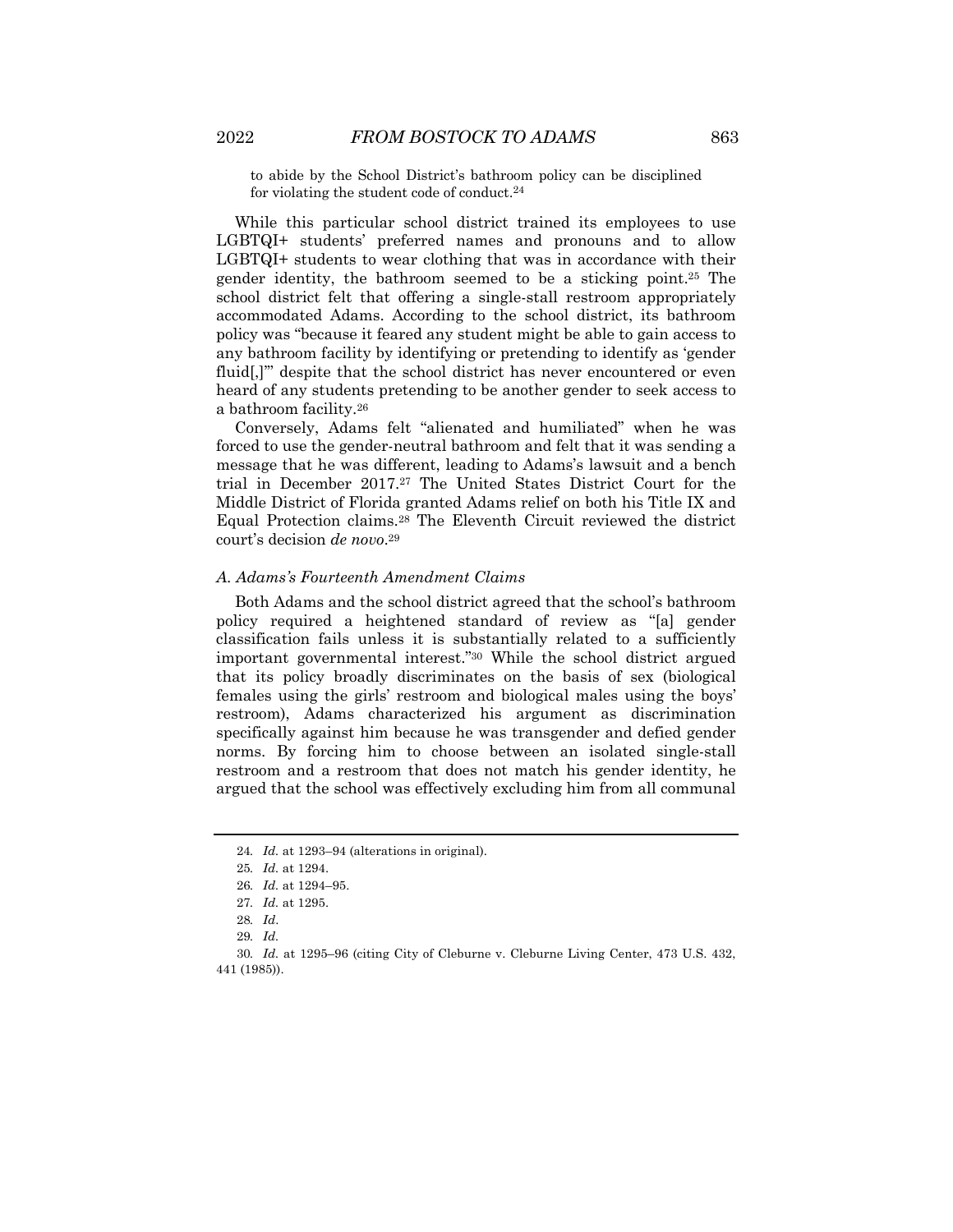restrooms.31 The Eleventh Circuit agreed with Adams, concluding that the school district's policy "places a special burden on transgender students because their gender identity does not match their sex assigned at birth."32

However, the inquiry did not end there. The Eleventh Circuit next had to decide whether there was a sufficient important governmental interest behind the school district's bathroom policy.33 While the court recognized that the school district intended to protect the bodily privacy of young students, it also held that the school district "demonstrated no substantial relationship between excluding Mr. Adams from the communal boys' restrooms and protecting student privacy."34 In support of this finding, the Eleventh Circuit noted that the school district's policy was administered arbitrarily;35 the school board's concerns about Adams's use of the boys' bathroom were "hypothesized";36 and the bathroom policy "subjects Mr. Adams to unfavorable treatment simply because he defies gender stereotypes as a transgender person."37 Based

36. "While a rational basis standard of review 'permits a court to hypothesize interests that might support [governmental gender] distinctions . . . heightened scrutiny limits the realm of justification to demonstrable reality.'" *Adams I*, 968 F.3d at 1299 (quoting Tuan Anh Nguyen v. INS, 533 U.S. 53, 77 (2001) (O'Connor, J., dissenting)) (alterations in original). In *Adams I*, the school district did not present any evidence that Adams's presence in the boys' restroom would "jeopardize the privacy of his peers." *Id.*; *see Brumby*, 663 F.3d at 1321 (holding that there was not sufficient evidence that the employee's firing was "actually motivated" by restroom-related concerns). The Eleventh Circuit also shot down the school district's argument based on the "different physiological characteristics between the two sexes" because Adams's anatomical differences from his other male peers were irrelevant to his use of the boys' restroom. *Adams I*, 968 F.3d at 1300. Moreover, this argument wholly ignores the ways in which Adams physically changed the manifestation of his gender. *Id.* at 1301.

37*. Adams I*, 968 F.3d at 1298. "To survive heightened scrutiny, a sex classification 'must not rely on overbroad generalizations about the different talents, capacities, or preferences of males and females.'" *Id.* at 1301–02 (quoting United States v. Virginia, 518 U.S. 515, 533 (1996)). Here, the school district's bathroom policy labels Adams as a "girl"

<sup>31</sup>*. Adams I*, 968 F.3d at 1296.

<sup>32</sup>*. Id.* (citing first Glenn v. Brumby, 663 F.3d 1312, 1317 (11th Cir. 2011); and quoting *Bostock*, 140 S. Ct. at 1741).

<sup>33</sup>*. Id.* at 1297.

<sup>34</sup>*. Id.*

<sup>35.</sup> In order to be sufficient under the Fourteenth Amendment, a governmental gender classification must be "reasonable, not arbitrary." Reed v. Reed, 404 U.S. 71, 76 (1971). In *Adams I*, the school district's bathroom policy violated the Fourteenth Amendment because it did not treat all transgender students alike. *Adams I*, 968 F.3d at 1298. By conditioning gender on the documents presented at the time of a student's enrollment and ignoring any updated forms of identification such as a birth certificate or a driver's license submitted after enrollment, the school district ignored any student who began his, her, or their transition after enrollment. *Id.* at 1298.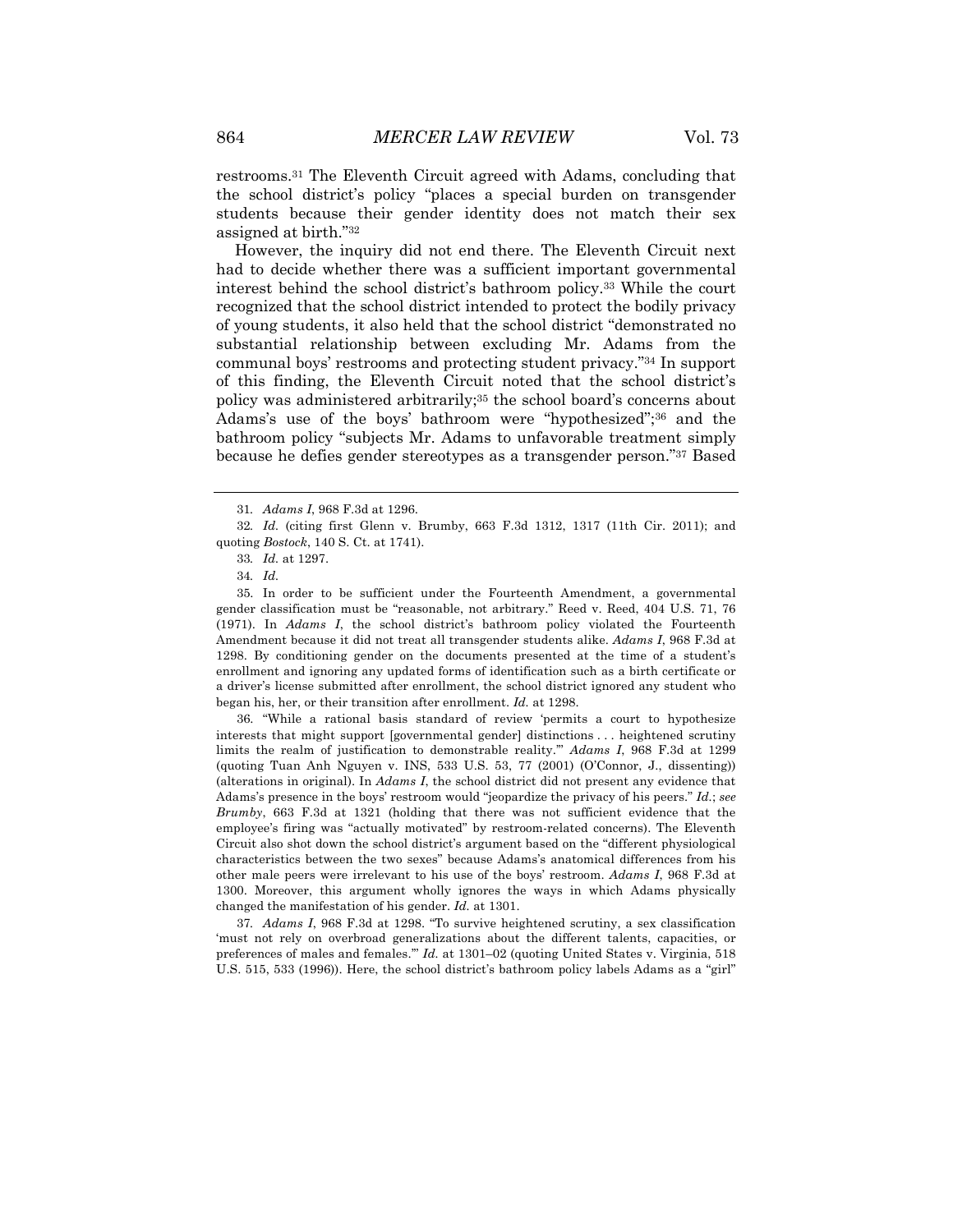on the foregoing, Adams was entitled to relief under the Fourteenth Amendment.38

# *B. Adams's Title IX Claims*

Adams also argued that the school district's bathroom policy unfairly discriminated against him on the basis of sex under Title IX.39 Title IX provides that no person "shall, on the basis of sex, be excluded from participation in, be denied the benefits of, or be subjected to discrimination under any education program or activity receiving financial assistance."40 The Eleventh Circuit deferred to the Supreme Court's ruling in *Bostock*, reasoning that both Title VII and Title IX employ a "but-for causation standard," and also pointed to prior cases wherein the Supreme Court utilized Title VII decisions to illuminate rulings under Title IX.41

The school district argued that Title IX was only intended to address discrimination against biological women and that the Title VII jurisprudence should be ignored because "schools are a wildly different environment than the workplace<sup>[1]"42</sup> Conversely, Adams argued that the school district's bathroom policy excluded him from the boys' restroom because he is transgender.<sup>43</sup> The Eleventh Circuit agreed with Adams:

The Board's treatment of Mr. Adams is like that deemed discriminatory in *Bostock*. If Mr. Adams were a non-transgender boy, the School Board would permit him to use the boys' restroom. The School Board allowed all non-transgender boys to use the boys' restroom. It allowed all non-transgender students with male driver's licenses and birth certificates to use the boys' restroom. But because Mr. Adams is a transgender boy, the School Board singled him out for different treatment. By the very terms of the bathroom policy, the Board refused to allow Adams, "a transgender student[,] access to the restroom corresponding to [his] consistently asserted transgender identity."44

- 40. 20 U.S.C. § 1681(a) (1976).
- 41*. Adams I*, 968 F.3d at 1305 (citing Olmstead v. L.C. ex rel. Zimring, 527 U.S. 581, 616 n.1 (1999) (Thomas, J., dissenting)).

43*. Id.*

solely based on the gender that was assigned to him at birth; as such, wrongly stereotypes that every person born female would act and identify as a girl. *Id.* at 1302.

<sup>38</sup>*. Id.* at 1304.

<sup>39</sup>*. Id.* at 1291.

<sup>42</sup>*. Id*.

<sup>44</sup>*. Id.* at 1306 (alterations in original).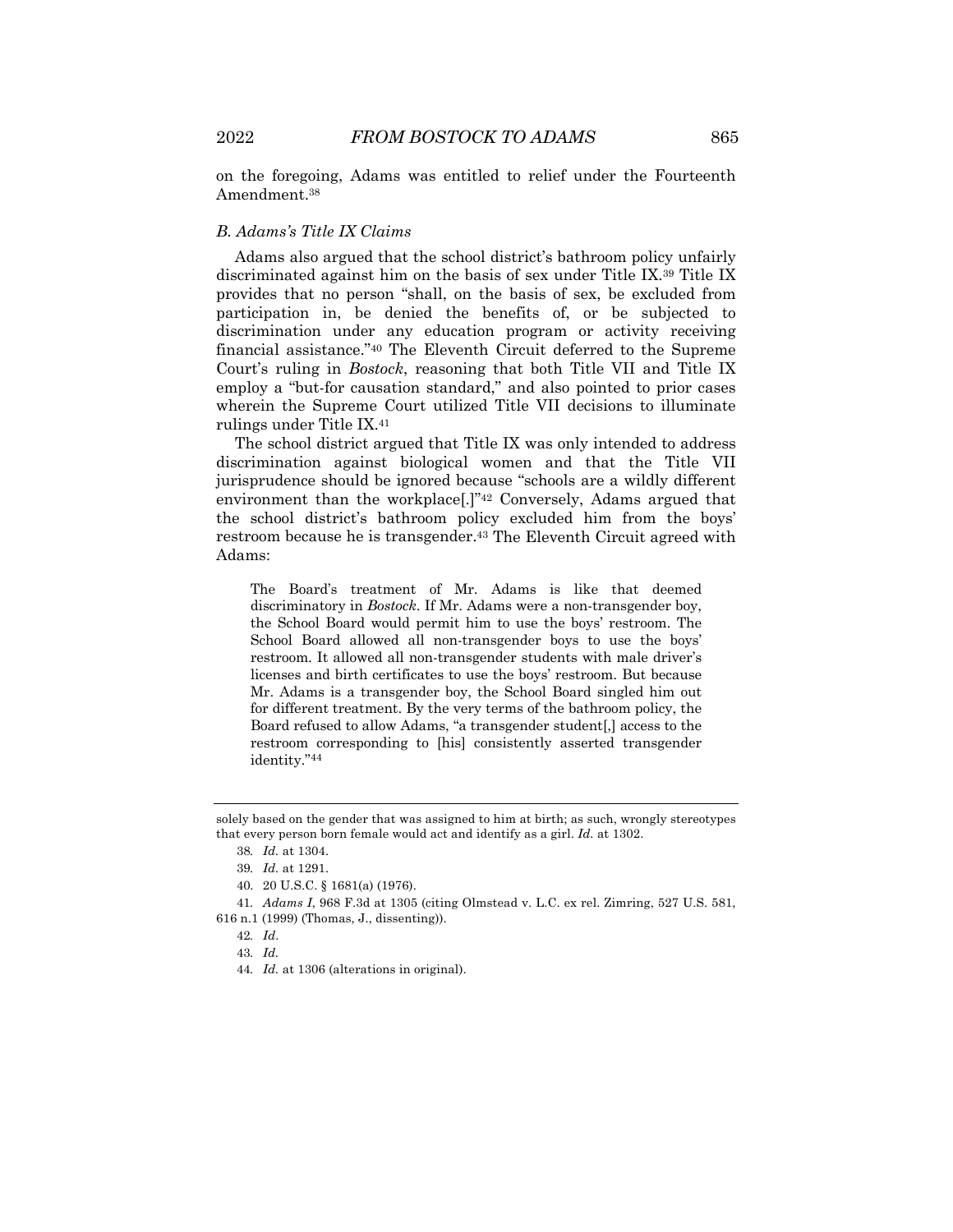The Eleventh Circuit further concluded that Adams suffered harm from this differential treatment, including distress, anxiety, depression, and alienation.45 Thus, the Eleventh Circuit joined the Sixth and Seventh Circuits in holding that transgender students are entitled to access restrooms for their identified gender rather than their biological gender at birth.46

### *C. Chief Judge William Pryor's Dissent*

To have a full grasp of the arguments embedded within *Adams*, especially considering that the entirety of the Eleventh Circuit will soon be revisiting this case *en banc*, it is important to note the arguments raised in dissent by Chief Judge William Pryor.47 Regarding Adams's Fourteenth Amendment arguments, the dissent believed that the school district's bathroom policy would not violate the Equal Protection Clause because it survives intermediate scrutiny—meaning that even though the bathroom policy differentiates on the basis of sex, it serves an "important governmental objective" by "protecting the interests of children in using the bathroom away from the opposite sex and in shielding their bodies from exposure to the opposite sex."48

The dissent also seemed to take issue with the district court's finding that gender identity, as opposed to biology, determines a person's sex.49 The dissent argued that out of the 40,000 children attending school within the school district, there were only sixteen students who were transgender, meaning that if the school district would have assigned these sixteen students to the bathroom that aligned with their gender identity, "the policy would still be 99.96 percent accurate in separating bathrooms by sex" which the dissent called a "near-perfect result[.]"50 Despite there being no evidence in the record that there were safety or privacy concerns about Adams using the boys' restroom, the dissent still implored that separating bathrooms by sex eliminates the risk of bodily exposure.<sup>51</sup>

Said more plainly, the dissent fundamentally disagreed with the majority's conclusion:

<sup>45</sup>*. Id.* at 1295, 1307.

<sup>46</sup>*. Id.* at 1307–08 (citing first Whitaker v. Kenosha Unified Sch. Dist. No. 1 Bd. of Educ., 858 F.3d 1034, 1049 (7th Cir. 2017); and citing Dodds v. U.S. Dept. of Educ., 845 F.3d 217, 221 (6th Cir. 2016)).

<sup>47</sup>*. Adams I*, 968 F.3d at 1311 (Pryor, J., dissenting).

<sup>48</sup>*. Id.* at 1311–12 (Pryor, J., dissenting).

<sup>49</sup>*. Id.* at 1313 (Pryor, J., dissenting).

<sup>50</sup>*. Id.* (Pryor, J., dissenting).

<sup>51</sup>*. Id.* (Pryor, J., dissenting).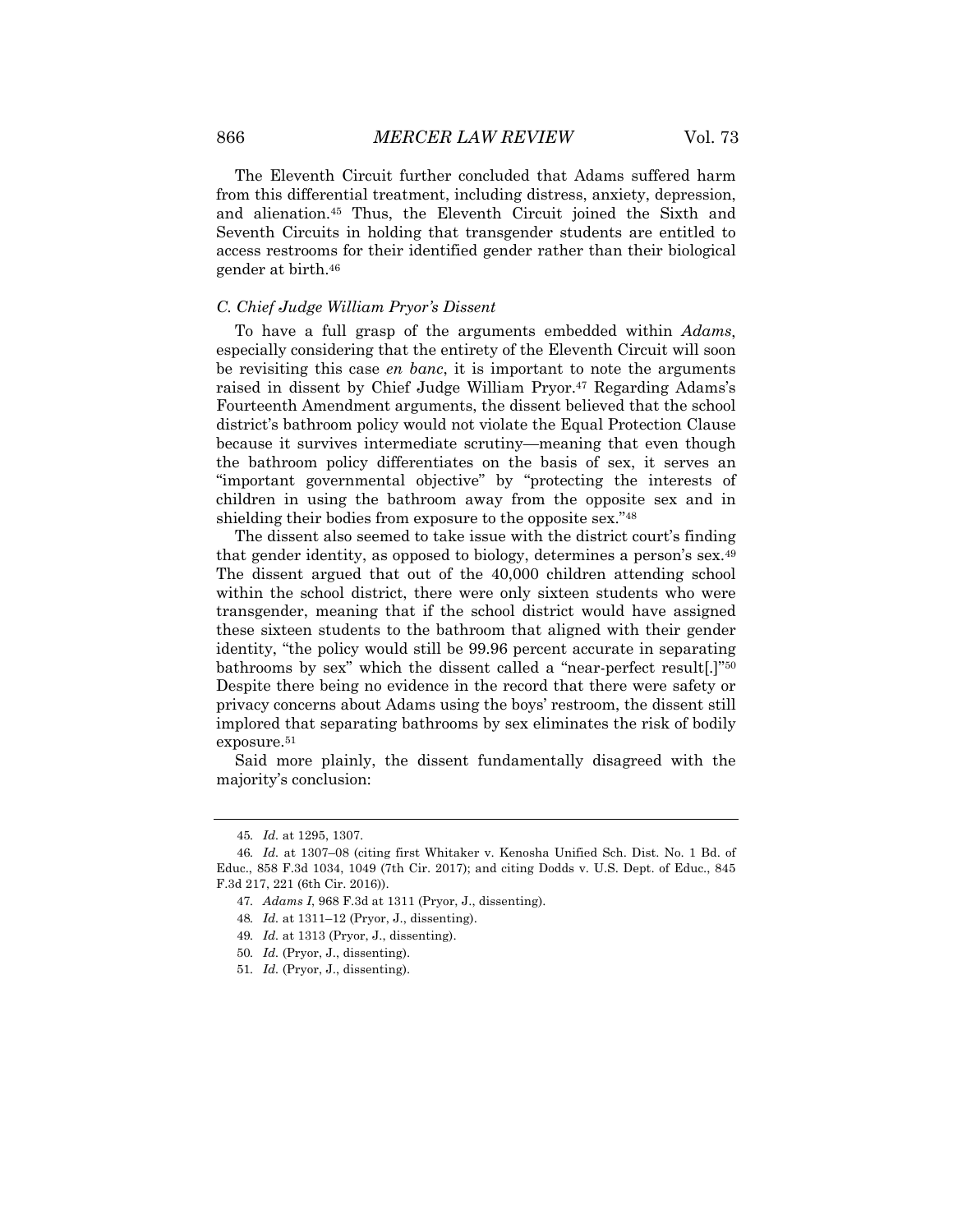The majority opinion elides this entire analysis by misunderstanding both the classification and privacy interests at issue. It contends that the policy triggers heightened scrutiny not because it separates bathrooms by sex but because it purportedly imposes "differential treatment" on transgender students. In doing so, the majority misstates the school policy, conflates sex-based classifications with transgender-based classifications, and contravenes Supreme Court precedent. Compounding its errors, the majority then ignores fundamental understandings of why bathrooms are separated on the basis of sex by rejecting long-standing privacy rationales for sexseparated bathrooms. This conclusion leads it to fault the objective underlying the school policy as both hypothetical and based on impermissible stereotypes. After misconstruing both the classification and the privacy interests at issue—the only two ingredients of intermediate scrutiny—the majority opinion then concludes that the schools' classification does not substantially advance a valid objective.52

With respect to the gender classification itself, the dissent did not view transgender students as a separate group, but instead lumped all students into two classifications: students who can use the boys' bathroom and students who can use the girls' bathroom.53 Thus, the dissent argued that the bathroom policy only had a disparate impact on transgender students, "which is not enough to create a sex-based classification."54 With respect to the privacy interests at play, the dissent believed that the majority focused too closely on bodily exposure and instead should have considered the students' "distinct privacy interest in using the bathroom away from the opposite sex."55 Ultimately, the dissent believed the bathroom policy was not unconstitutional because of the school district's longstanding interests in fostering privacy within its bathrooms.56

<sup>52</sup>*. Id.* at 1314–15 (Pryor, J., dissenting).

<sup>53</sup>*. Id.* at 1315 (Pryor, J., dissenting).

<sup>54</sup>*. Id.* (Pryor, J., dissenting) ("Facially neutral policies trigger immediate scrutiny only if 'invidious gender-based discrimination' motivated them."). According to the dissent, because the bathroom policy was written to protect privacy interests, Adams would not have been able to show that the policy had a discriminatory purpose. *Id.* at 1315–16 (Pryor, J., dissenting).

<sup>55</sup>*. Id.* at 1317 (Pryor, J., dissenting). It is important to note that in support of these arguments, the dissent cited a number of cases from the Supreme Court wherein sex and gender were discussed. However, these cases predate society's recent and continued learning and growth regarding transgendered people. *See, e.g., Tuan Anh Nguyen*, 533 U.S. at 73; *Virginia*, 518 U.S. at 532–33; Gedulig v. Aiello, 417 U.S. 484, 495–96 (1974); Frontiero v. Richardson, 411 U.S. 677, 685–86 (1973).

<sup>56</sup>*. Adams I*, 968 F.3d at 1319 (Pryor, J., dissenting).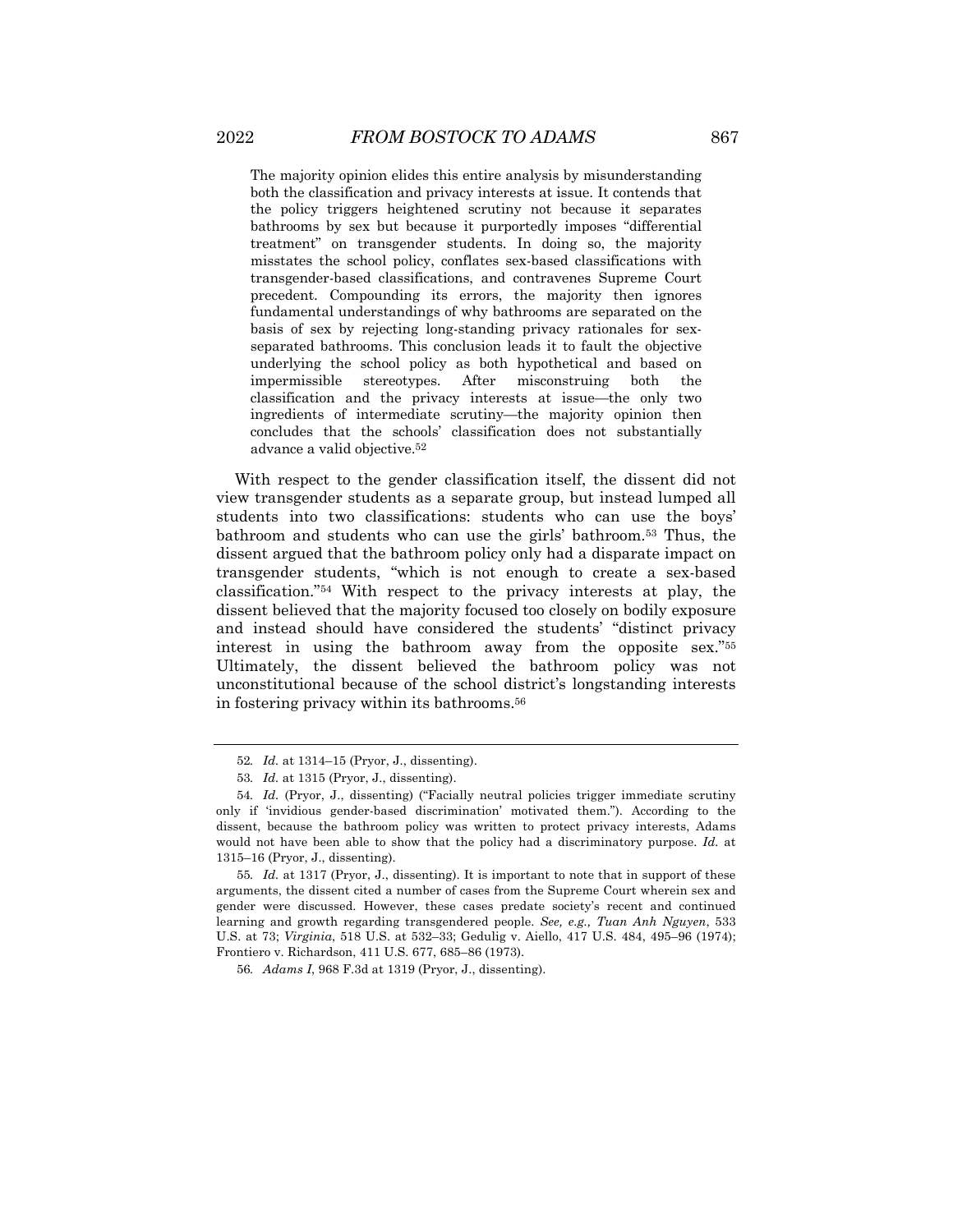The dissent also disagreed with the majority's conclusion that the school district's bathroom policy violated Adams's rights under Title IX.57 This disagreement boiled down to one question: "what does 'sex' mean in Title IX?"58 The dissent argued that the bathroom policy would not violate Title IX if it fell within the safe harbor rule for separate toilet facilities on the basis of sex found in the Code of Federal Regulations section 106.33.59 Because the Supreme Court failed to decide whether Title VII allowed for sex-separated bathrooms in *Bostock*, the dissent did not feel there was enough of a basis for *Bostock*'s logic to be extended to Title IX.60

[T]he majority erroneously concludes that the safe harbor for bathrooms does not apply because Title IX and its regulations do not "declare" whether "sex" as applied to Adams is the "sex identified at birth"—female—or the sex listed on Adams's amended birth certificate and driver's license—male. But the ordinary meaning of "sex" in the safe-harbor provision does not change when a plaintiff is transgender. And as explained above, the ordinary meaning of "sex" when Congress enacted Title IX turned on reproductive function. That Congress did not define "sex" does not change this conclusion. And under the unambiguous meaning of "sex" in the safe-harbor provision, the Board did not violate Title IX when it prohibited Adams from using the boys' bathroom.61

The dissent also pointed out that Title IX was enacted under Congress's Spending Clause power, meaning that any condition to be imposed on the grant of federal money by Congress must be unambiguous.62 Consequently, the dissent believed that liability could only be imposed if the district court concluded that the meaning of "sex" in Title IX unambiguously did not turn on reproductive function and, instead, be based on gender identity.63

The dissent's arguments, especially with respect to the majority's opinion on Adams's Title IX claims, become even more important in light of the next procedural step taken in the case. The August 7, 2020

<sup>57</sup>*. Id.* at 1319–20 (Pryor, J., dissenting).

<sup>58</sup>*. Id.* at 1320 (Pryor, J., dissenting).

<sup>59</sup>*. Id.*; 34 C.F.R. § 106.33 (2020) ("A recipient may provide separate toilet, locker room, and shower facilities on the basis of sex, but such facilities provided for students of one sex shall be comparable to such facilities provided for students of the other sex.").

<sup>60</sup>*. Adams I*, 968 F.3d at 1320 (Pryor, J., dissenting).

<sup>61</sup>*. Id.* at 1321 (Pryor, J., dissenting) (interal citations omitted).

<sup>62</sup>*. Id.* at 1321–22 (Pryor, J., dissenting).

<sup>63</sup>*. Id.* at 1322 (Pryor, J., dissenting).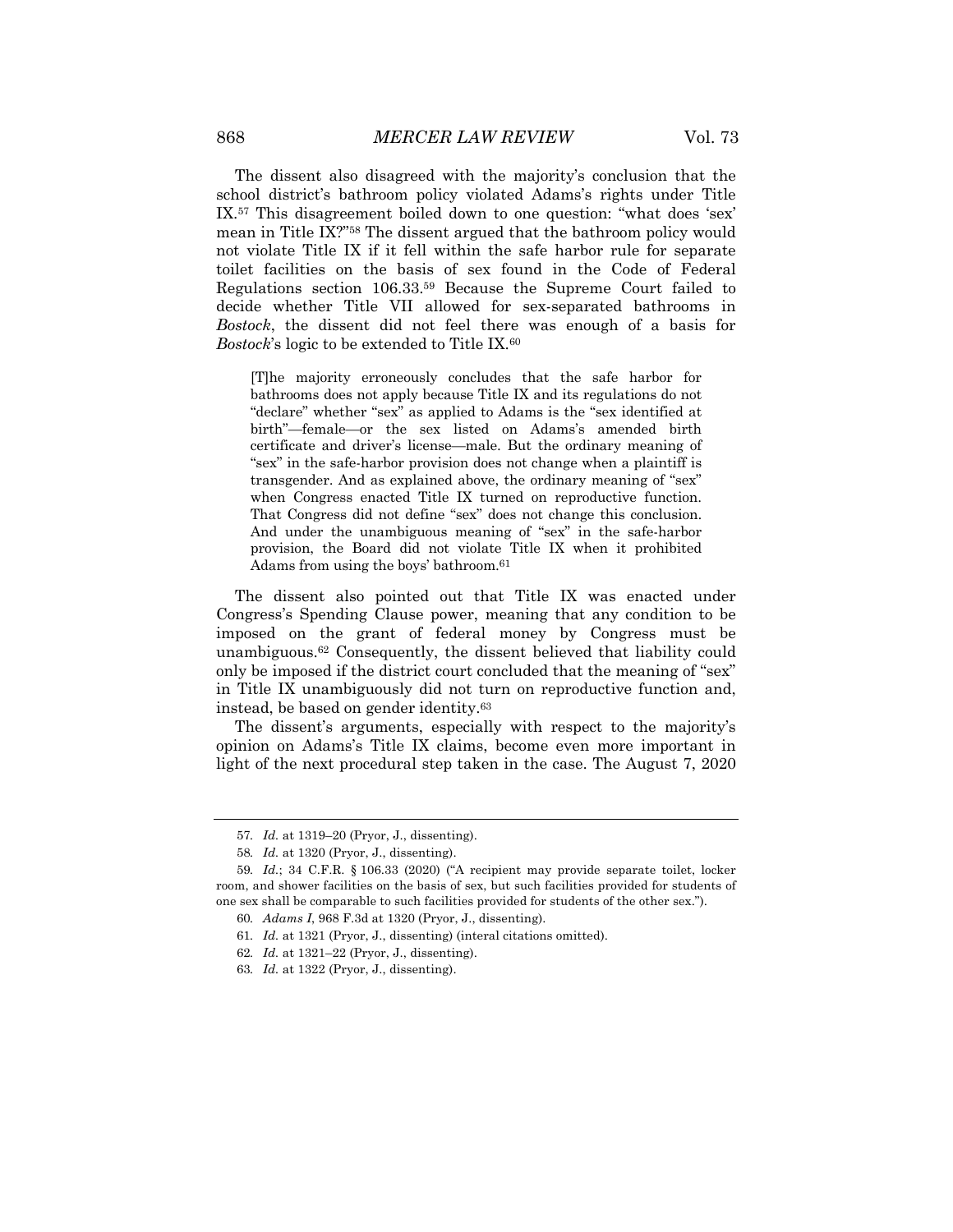opinion was later vacated, and an updated opinion was issued on July 14, 2021.

# IV. ADAMS II

As stated previously, on July 14, 2021, the Eleventh Circuit vacated its prior opinion and issued an updated opinion "[i]n an effort to get broader support among [its] colleagues."64 This was possible because "[o]n the day the original panel decision was issued in this appeal, an active member of this Court withheld issuance of the mandate."65 In its updated opinion, the Eleventh Circuit no longer reached the question of whether Adams's claims succeeded under Title IX.66 Moreover, the Eleventh Circuit only reached one conclusion regarding Adams's Equal Protection claims as opposed to the three Equal Protection rulings made in the prior opinion.67

In examining the updated opinion, the relevant facts and legal standard were unchanged. However, when the majority opinion broached into the analysis, it succinctly surmised that it must determine whether the school district's bathroom policy satisfied intermediate scrutiny in assigning students to bathrooms based solely on the documents received at the time of the student's enrollment.68 The majority provided that the bathroom policy failed intermediate scrutiny on two accounts: (1) the policy relied on information provided in a student's enrollment documents, which could limit some transgender students but not others; and (2) the policy necessarily rejected the notion that a transgender student could receive updated government identification documents.69 The majority pointed again to a scenario wherein a transgender student began to transition after enrolling in the school district. At that point, the school district's insistence on utilization of the documents provided upon the student's enrollment was arbitrary as it failed to treat all transgender students alike.<sup>70</sup> Thus,

<sup>64</sup>*. Adams II*, 3 F.4th at 1304.

<sup>65</sup>*. Id.* at 1303.

<sup>66</sup>*. Id.* at 1304.

<sup>67</sup>*. Id.*

<sup>68</sup>*. Id.* at 1308.

<sup>69</sup>*. Id.*

<sup>70</sup>*. Id.* at 1309–10.

The School District gives no explanation for why a birth certificate provided at the time of enrollment takes priority over the same document provided at the time the bathroom policy is applied to the student. And we have come up with no explanation of our own. Mr. Adams has a birth certificate and a driver's license issued by the state of Florida stating that he is male. But the School District refuses to accept for the purposes of the bathroom policy Mr. Adams's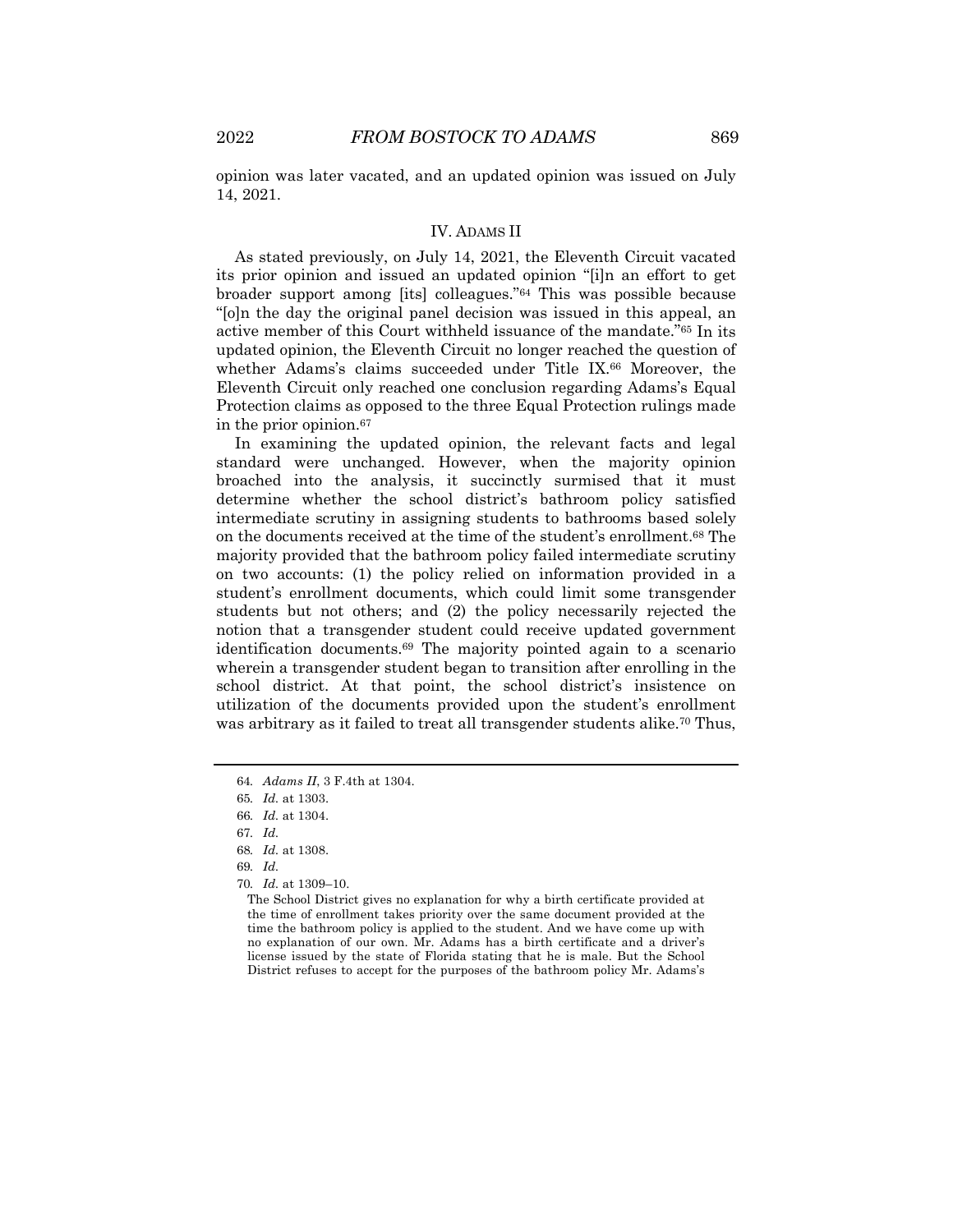because of said arbitrariness, the majority concluded that the bathroom policy ran afoul to the Equal Protection Clause.71

The remainder of the majority opinion focused on responding to many of the arguments that were raised in Chief Judge Pryor's initial dissent, ensuring to frame the majority opinion as being applied to Adams's case and not as "floodgates for vast societal change[.]"72 In fact, the majority opinion begins by taking aim at the redrafted dissent:

The dissent also spills much ink over the former (now vacated) panel opinion. The majority of the pages in the dissent are directed at an opinion no longer in existence. Indeed much of the dissent continues to shadowbox with an opinion we never wrote. We view the dissent's recycling of outdated arguments as an apt metaphor for its analytical approach.73

Substantively, the majority opinion took time to address each of the three issues raised by the redrafted dissent: (1) that the opinion will have far-reaching consequences; (2) that the challenged policy "does not exist"; and (3) that the challenged policy is not arbitrary because it is largely "accurate."74

First, the majority opinion again clarified that the case was not an overt challenge to sex-segregated bathrooms because even Adams agreed that boys should use the boys' restroom and that girls should use the girls' restroom.75 Said bluntly, Adams identified as a boy, and no one was suggesting that there be integration in the restrooms between sexes. Moreover, the majority opinion affirmed that this case was not intended to make sweeping conclusions about other notions of student privacy, including access to locker rooms for physical education classes.76 Second, the majority opinion dispeled the dissent's newfound argument that no policy existed with respect to the utilization of the gender stated on documentation provided during enrollment, and even went as far as providing support that the policy existed from the first dissent that was drafted.77

sex listed on those current government-issued documents. This kind of irrationality does not satisfy intermediate review.

*Id.* at 1310.

<sup>71</sup>*. Id.* at 1311.

<sup>72</sup>*. Id.*

<sup>73</sup>*. Id.*

<sup>74</sup>*. Id.* at 1312.

<sup>75</sup>*. Id.*

<sup>76</sup>*. Id.*

<sup>77</sup>*. Id.* at 1314. "The dissent ignores the record in an apparent attempt to save the School District from itself. . . . It is not right for the dissent to now make arguments the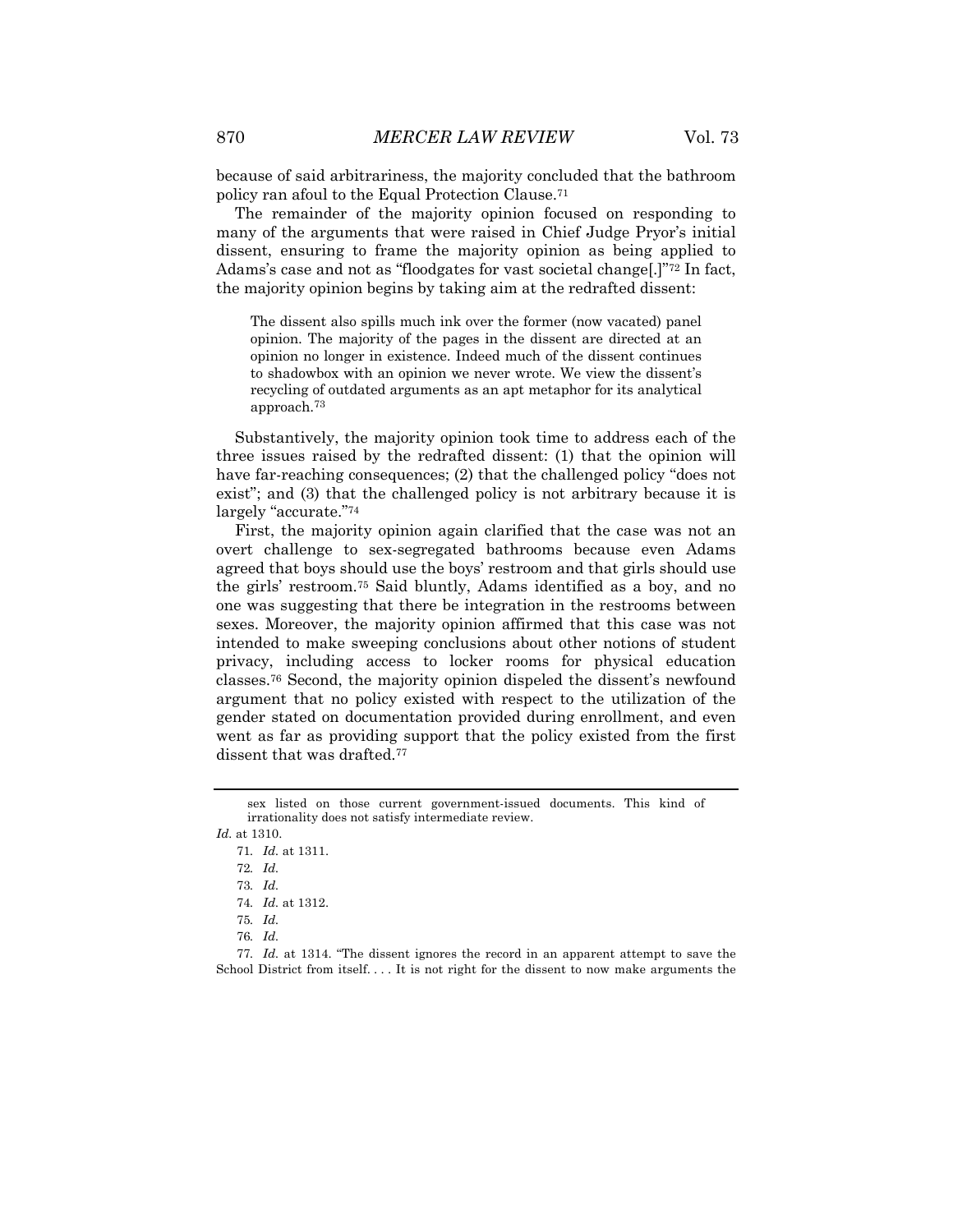Lastly, the majority opinion addressed the dissent's argument that the bathroom policy would be 99.96% accurate.78 "The dissent suggests the constitutionality of a policy turns on the soundness of the statistical correlation supporting it, when the Supreme Court in *Craig*, following a long line of precedent, rejected that precise premise."79 While these statistics may have had "surface appeal" it was "'unrealistic to expect either members of the judiciary or state officials to be well versed in the rigors of experimental or statistical technique.'"80 Disposing of this red herring, the majority opinion showed that the true statistic to be examined was whether there were any actual reported invasions of privacy in restrooms by transgender students—and there were not.81 Thus, there was no corresponding correlation and, again, the bathroom policy was arbitrary solely as applied to Adams's case.82 Consequently, the Eleventh Circuit held that Adams prevailed on his Equal Protection claim and was entitled to the relief awarded to him by the district court.83

#### V. BEGINNINGS OF *ADAMS III*

The updated *Adams* opinion was in effect for all of forty days before it was vacated by the Eleventh Circuit on August 23, 2021—a year and some change after *Adams I* was decided—and issued the following opinion:

A petition for rehearing having been filed and a member of this Court in active service having requested a poll on whether this case should be reheard *en banc*, and a majority of the judges of this Court in active service who are not disqualified having voted in favor of granting rehearing *en banc*, IT IS ORDERED that this case will be reheard *en banc*. The panel's opinion is VACATED.84

Therefore, for the time being, there is no resolution to the pending dispute between Adams and the school district. As of the time this Article was drafted, the school district's brief was due on or before

80*. Id.* at 1318–19 (quoting *Craig*, 429 U.S. at 204).

School Board never made for itself by claiming the issues being decided today were not properly teed up. They were." *Id.* at 1315–17.

<sup>78</sup>*. Id.* at 1319.

<sup>79</sup>*. Id.* at 1317–18 (citing Craig v. Boren, 429 U.S. 190 (1976)).

<sup>81</sup>*. Id.* at 1319.

<sup>82</sup>*. Id.*

<sup>83</sup>*. Id.* at 1320.

<sup>84</sup>*. Adams III*, 9 F.4th at 1372.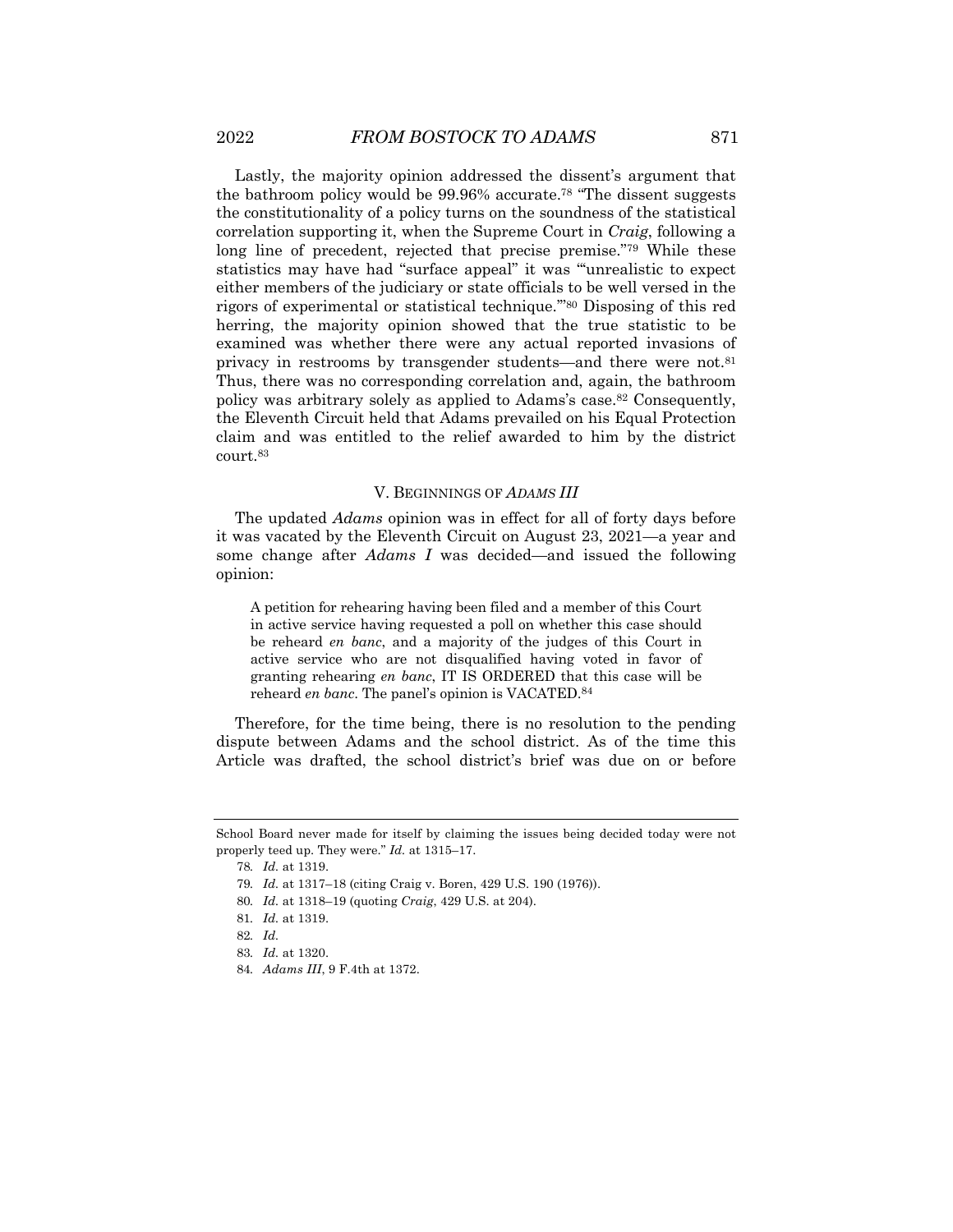October 26, 2021.85 Adams's responsive brief is due on or before November 26, 2021, and the school district's reply brief is due on or before December 17, 2021.86 Specifically, the Eleventh Circuit asked that the briefs address the following questions: (1) Does the School District's policy of assigning bathrooms based on sex violate the Equal Protection Clause of the Constitution; and (2) does the School District's policy of assigning bathrooms based on sex violate Title IX of the Education Amendments Act of 1972?87 Oral argument is to be conducted the week of February 21, 2022.88

While we cannot predict how the Eleventh Circuit will rule, we know how at least two judges—Judge Jill Pryor and Chief Judge William Pryor—would rule on these issues. Judge Beverly Martin, who drafted both *Adams I* and *Adams II*, retired from the Eleventh Circuit on September 30, 2021.89 Thus, President Biden has a vacancy to fill, and it is unknown as to whether that vacancy could be filled before oral argument would be conducted in February of 2022. As to the remaining active judgeship, six judges—Judge Newsom, Judge Branch, Judge Grant, Judge Luck, Judge Lagoa, and Judge Brasher—were all appointed by President Trump. Judge Wilson was appointed by President Clinton. Judge Jordan and Judge Rosenbaum were appointed by President Obama. While a judge's appointing party does not always correlate to decision-making, it is clear that LGBTQI+ rights have been hotly debated across political party lines. Thus, it may be until at least May of 2022 before a new opinion is issued. All the while, this debate continues to churn in other judicial circuits and will inevitably end up before the Supreme Court.

#### VI. LOOKING OUTSIDE THE ELEVENTH CIRCUIT

Before turning to what other decisions may be percolating throughout the country, it is first important to note that the Supreme Court recently turned down an opportunity to weigh-in on school district bathroom policies that exclude transgender students. In *Grimm* 

<sup>85.</sup> Memorandum to Couns. or Parties, Adams v. Sch. Bd. of St. Johns Co., App. No. 18-13592-U, Docket No. 3:17-CV-00739-TJC-JBT (11th Cir. Sept. 16, 2021).

<sup>86</sup>*. Id.*

<sup>87</sup>*. Id.*

<sup>88</sup>*. Id.*

<sup>89.</sup> Bill Rankin, *Judge to Leave Atlanta Appeals Court, Giving President Biden a Vacancy to Fill*, AJC (May 18, 2021), https://www.ajc.com/news/atlanta-news /judge-to-leave-atlanta- appeals-court-giving-president-biden-a-vacancy-to-fill/KO4YIGOP BBHH7FAR4JUVEMF4RM/.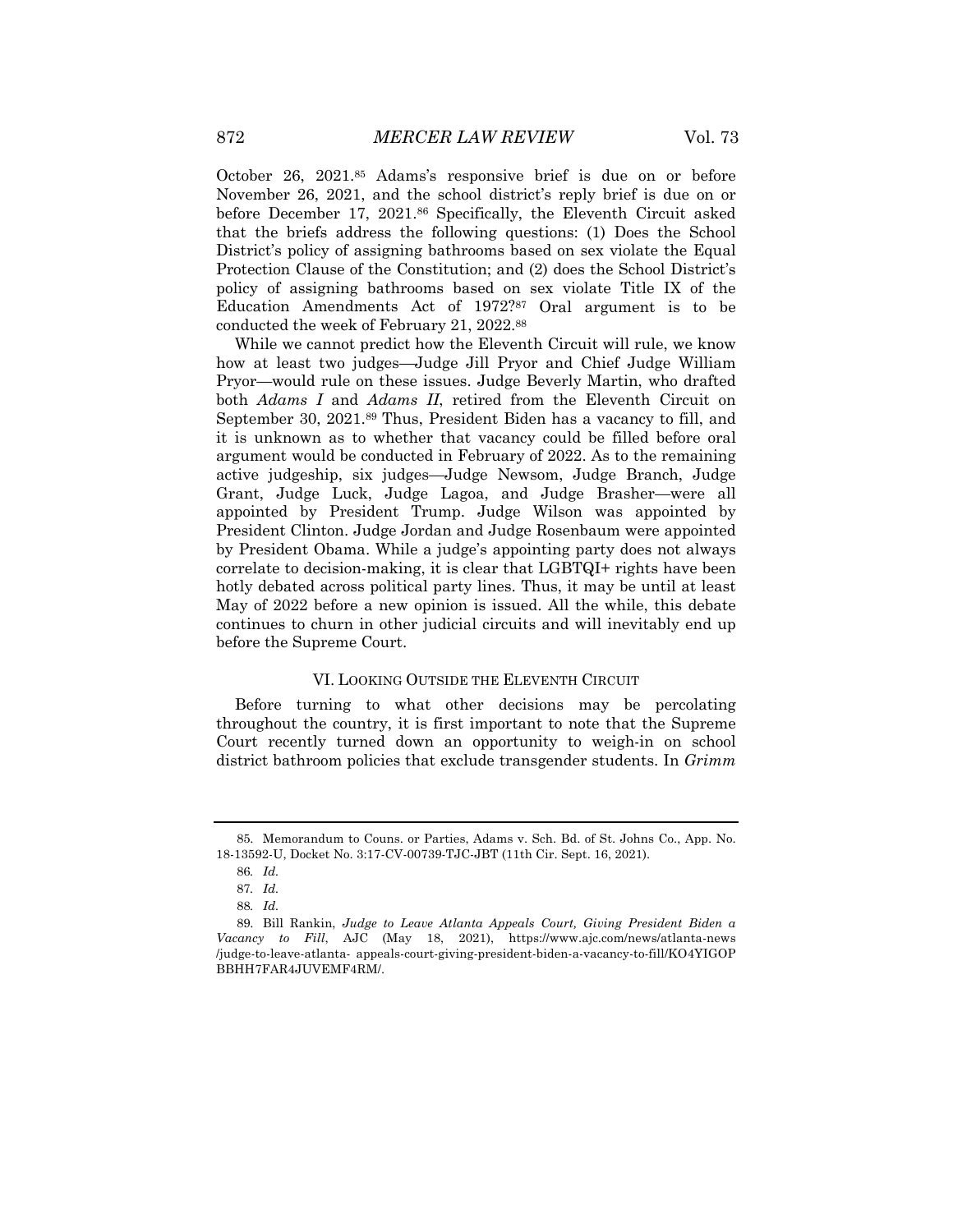*v. Gloucester County School Board*,90 the United States Court of Appeals for the Fourth Circuit held that the school district's bathroom policy was a sex-based classification subject to intermediate scrutiny and was not substantially related to an important governmental interest in protecting students' privacy.91

Unlike *Adams*, wherein the school district insisted on utilization of the documents provided upon the student's enrollment, in *Grimm*, the school district refused to honor an Order from the Gloucester County Circuit Court that changed Grimm's gender to male and provided him with an amended birth certificate.<sup>92</sup> As such, the Fourth Circuit not only held that the bathroom policy violated Grimm's Equal Protection rights, but also the refusal to amend Grimm's school records to reflect his legal gender violated his Equal Protection rights.<sup>93</sup> Moreover, along these same lines, the Fourth Circuit held that the bathroom policy and the failure to amend school records also amounted to discrimination under Title IX.94

The school district attempted to have this opinion vacated and reheard by the entirety of the Fourth Circuit *en banc*; however, this request was denied on September 22, 2020.95 Undeterred, the school district then sought to appeal the decision to the Supreme Court. On June 28, 2021, the Supreme Court issued the following opinion: "Petition for writ of certiorari to the United States Court of Appeals for the Fourth Circuit denied. Justice Thomas and Justice Alito would grant the petition for writ of certiorari."96

Of course, as is typical, the short opinion denying certiorari did not provide any reasoning as to why the case was not being taken up by the Supreme Court.97 One could surmise that Justice Thomas and Justice Alito sought to grant the writ of certiorari because they would ultimately disagree with the Fourth Circuit's reasoning. The same could not be said for certain about Chief Justice Roberts or newly appointed Justices Gorsuch, Kavanaugh, and Barrett. Perhaps the Supreme Court

96. Gloucester Cnty. Sch. Bd. v. Grimm, 141 S. Ct. 2878 (2021).

<sup>90.</sup> 972 F.3d 586 (4th Cir. 2020).

<sup>91</sup>*. Id.* at 608–09.

<sup>92</sup>*. Id.* at 615.

<sup>93</sup>*. Id.*

<sup>94</sup>*. Id.* at 616–17.

<sup>95.</sup> Grimm v. Gloucester Cnty. Sch. Bd., 976 F.3d 399, 400 (4th Cir. 2020).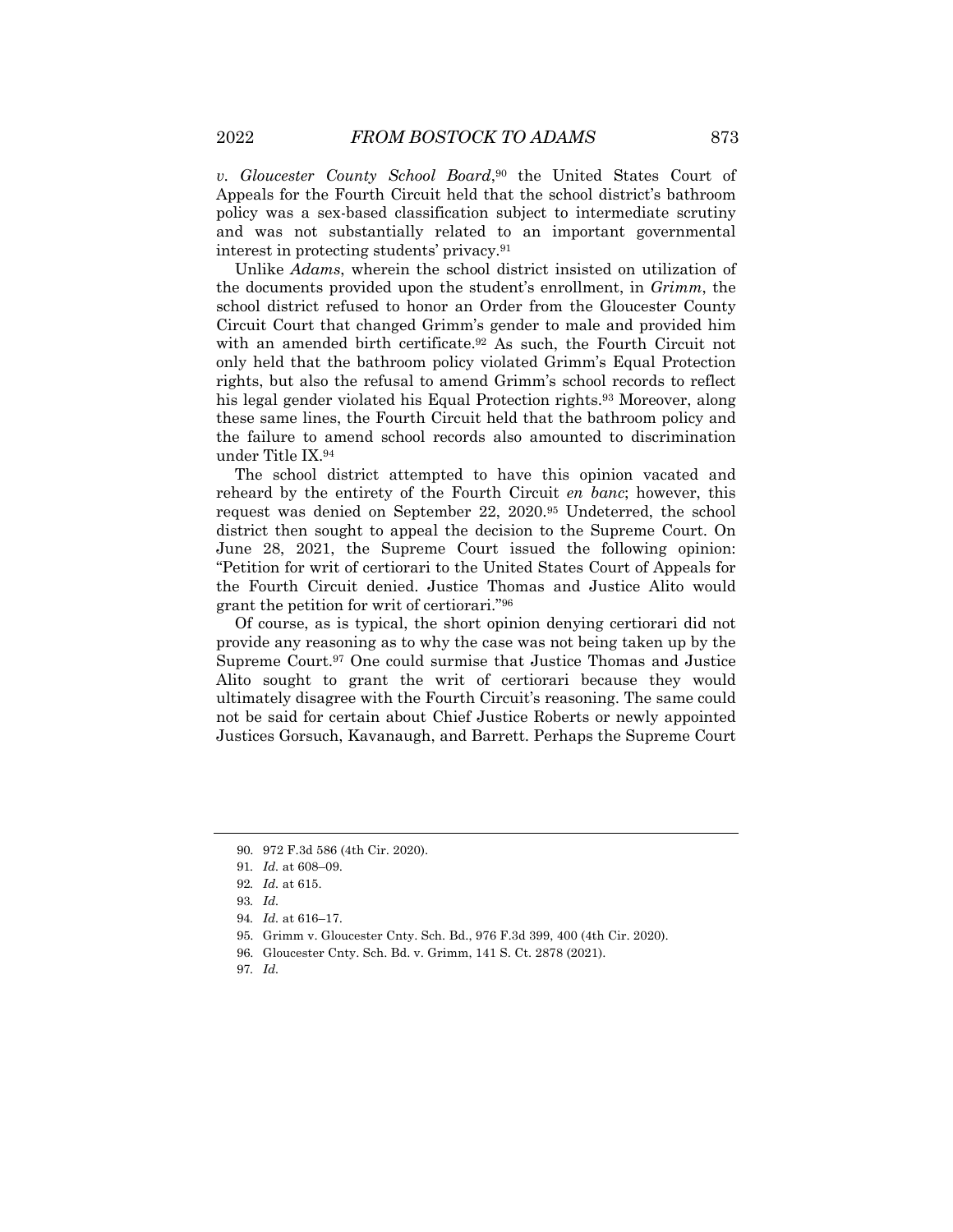is waiting for more opinions to be drafted in other circuits before weighing in; however, it is clear that this issue will not sit idle long.<sup>98</sup>

In addition to the guidance being passed down by the courts, the Biden Administration has also provided updated guidance (and rescinded some of the prior Administration's guidance) regarding rights of LGBTQI+ students under Title IX. On June 23, 2021, the United States Department of Education Office of Civil Rights (OCR) issued a "Dear Educator Letter" that sought to bring attention to the Supreme Court's recent decision in *Bostock v. Clayton County*.99 OCR "clarifies that the Supreme Court's decision in *Bostock* applies to the Department interpretation of Title IX."100 Accordingly, OCR "will fully enforce Title IX to prohibit discrimination based on sexual orientation and gender identity in education programs and activities that receive Federal financial assistance from the Department."101 Thus, from OCR's perspective, it is clear that schools receiving federal funding should be acting in accordance with the decision in *Grimm* and what would have been the decision in *Adams*.

#### VII. ATHLETICS

The other hot-topic issue when examining the rights of transgender students within schools is athletics. There are currently multiple lawsuits pending in district courts across the country seeking to either allow transgender students to participate in athletics that correspond with their gender identity or, conversely, to categorically exclude transgender students from athletics that correspond with their gender identity.

In Connecticut, multiple cisgender girls sued their school district seeking a preliminary injunction to prevent transgender girls from

<sup>98</sup>*. See, e.g.,* Whitaker v. Kenosha Unified Sch. Dist. No. 1 Bd. of Educ., 858 F.3d 1034 (7th Cir. 2017) (holding that, as a matter of first impression, transgender students may bring sex-discrimination claims under Title IX based on a theory of sex-stereotyping); Doe v. Boyertown Area Sch. Dist., 897 F.3d 518 (3rd Cir. 2018) (affirming the denial of cisgender high school students' request for a preliminary injunction to oppose the school district's policy of allowing transgender students to access bathrooms and locker rooms in accordance with their gender identity); Parents for Privacy v. Barr, 949 F.3d 1210 (9th Cir. 2020) (affirming the grant of defendants' motion to dismiss for failure to state a claim where complaint alleged that a school district' policy of allowing transgender students to use restrooms and locker rooms that matched their gender identity violated the other high school students' rights).

<sup>99.</sup> Suzanne B. Goldberg, *Letter to Educators on Title IX's 49th Anniversary*, U.S. DEPT. OF EDUC. OFFICE OF CIVIL RIGHTS (Jun. 23, 2021), https://www2.ed.gov/about /offices/list/ocr/correspondence/stakeholders/educator-202106-tix.pdf.

<sup>100.</sup> Goldberg, *supra* note 99.

<sup>101</sup>*. Id.* at 2.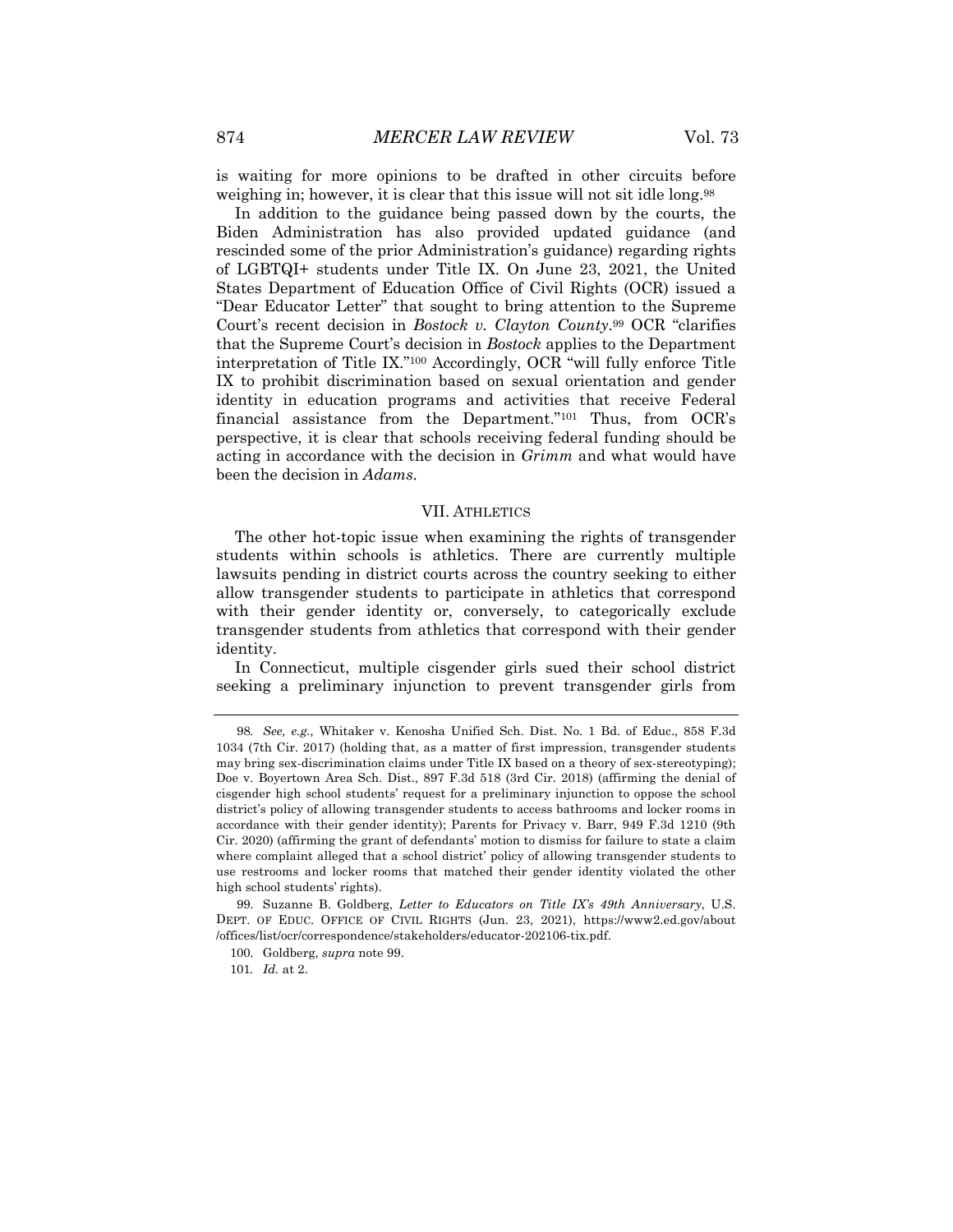competing in sporting events scheduled to take place during the 2020 track season.102 Prior to filing suit, the plaintiffs filed a complaint with the OCR; however, the OCR took no action. In their complaint, the plaintiffs alleged that allowing transgender girls to participate in high school athletics discriminated against cisgender girls and would prevent plaintiffs from receiving honors, opportunities to compete at higher levels, public recognition for college recruiting, and scholarship opportunities in violation of Title IX.103 Ultimately, the plaintiffs' request to enjoin enforcement of the policy that would allow transgender girls to equally participate in athletics was rendered moot due to the cancellation of the track season as a result of the COVID-19 pandemic and the graduation of the two transgender girls who were implicated in the plaintiffs' complaint.104 However, the court did note that "[i]f it turns out that a transgender student does register to compete in girls' track next season, [the plaintiffs] will be able to file a new action under Title IX along with a motion for a preliminary injunction."105

In Idaho, a group of plaintiffs sought to challenge the constitutionality of Idaho's Fairness in Women's Sports Act.106 This Act excludes transgender women from participating on women's sports teams.107 The United States District Court for the District of Idaho tees up the dispute beautifully:

The primary question before the Court—whether the Court should enjoin the State of Idaho from enforcing a newly enacted law which precludes transgender female athletes from participating on women's sports—involves complex issues relating to the rights of student

<sup>102.</sup> Soule by Stanescu v. Connecticut Association of Schools, Inc., No. 3:20-CV-00201 (RNC), 2021 U.S. Dist. LEXIS 78919, at \*4 (D. Conn. Apr. 25, 2021).

<sup>103</sup>*. Id.* at \*4–5.

<sup>104</sup>*. Id.* at \*19–20.

<sup>105</sup>*. Id.* at \*19. The plaintiffs also requested that the United States District Court for the District of Connecticut change the transgender girls' records to eliminate them from the order of finish and move everyone else up one position. *Id.* at \*20. It ultimately held that changing the records would likely not make a substantive difference in the plaintiffs' employment prospects and, as such, the plaintiffs did not have standing to make any such request of the court. *Id.* at \*20–21.

<sup>106.</sup> IDAHO CODE §§ 33-6201–6206 (2020). This law also establishes a "dispute" process that allows a currently undefined class of individuals to challenge a student's sex, forcing the student to undergo a potentially invasive sex verification process, and provides for a cause of action against a school for any student who is deprived an opportunity as a result of a transgender woman on a women's team. IDAHO CODE §§ 33-6203(3), 33-6205(2) (2020).

<sup>107.</sup> Hecox v. Little, 479 F. Supp.3d 930, 943 (D. Idaho 2020).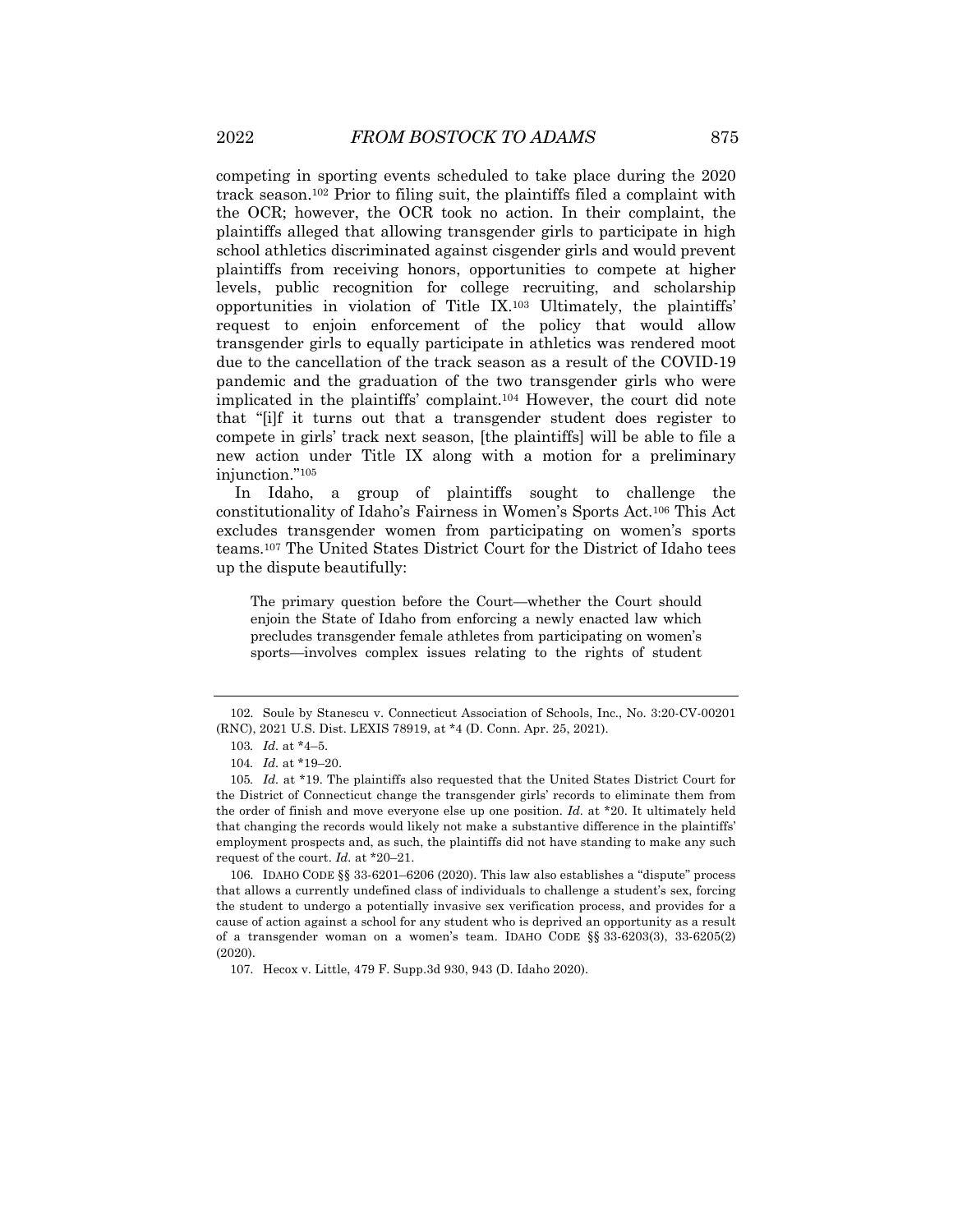athletes, physiological differences between the sexes, an individual's ability to challenge the gender of other student athletes, female athlete's rights to medical privacy and to be free from potentially invasive sex identification procedures, and the rights of all students to have complete access to educational opportunities, programs, and activities available at school. The debate regarding transgender females' access to competing on women's sports teams has received nationwide attention and is currently being litigated in both traditional courts and the court of public opinion. Despite the national focus on the issue, Idaho is the first and only state to categorically bar the participation of transgender women in women's student athletics. This categorical bar to girls and women who are transgender stands in stark contrast to the policies of elite athletic bodies that regulate sports both nationally and globally—including the National Collegiate Athletic Association ("NCAA") and the International Olympic Committee ("IOC")—which allow transgender women to participate on female sports teams once certain specific criteria are met.108

The district court engaged in a substantive discussion as to whether or not Idaho's law would be considered unconstitutional when analyzing the plaintiffs' likelihood to have success on the merits for their request for a preliminary injunction.109 The State of Idaho argued that the law did not discriminate against transgender individuals because it does not expressly use the term "transgender"; however, the court disagreed.110 It found that the Act "on its face discriminates between cisgender athletes, who may compete on athletic teams consistent with their gender identity, and transgender women athletes, who may not compete on athletic teams consistent with their gender identity."111 Thus, similar to *Adams*, the court must determine whether an important governmental interest justifies the difference in treatment.

The Idaho law was replete with legislative findings and purposes to attempt to get ahead of this argument—the State of Idaho argued that the law promoted sex equality and provided opportunities for female athletes and that the law ensured access to athletic scholarships.112 The district court, however, disagreed, and found that these legislative findings, in actuality, "reinforce[d] the idea that the law is directed at excluding women and girls who are transgender, rather than on

<sup>108</sup>*. Id.* at 943–44.

<sup>109</sup>*. Id.* at 975–76.

<sup>110</sup>*. Id.* at 975.

<sup>111</sup>*. Id*.

<sup>112</sup>*. Id.* at 978.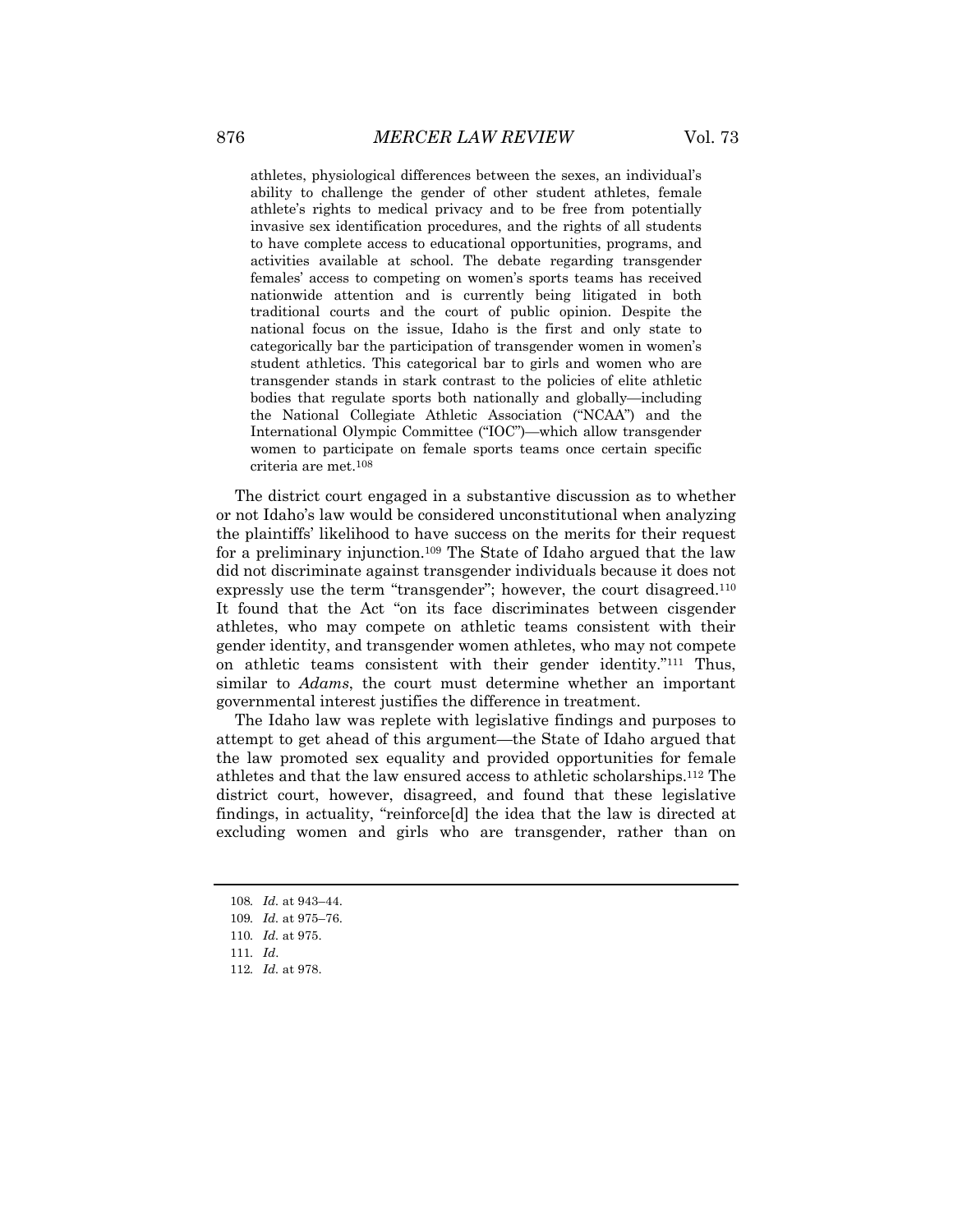promoting sex equality and opportunities for women."113 It was also not lost on the court that the same day this bill was signed into law, another bill was signed that banned transgender individuals from changing the gender on their birth certificates to match their gender identity.114 Thus, because the law itself was not substantially related to the important governmental interest cited by the State, the plaintiffs were likely to succeed on the merits.<sup>115</sup> In sum,

The Court recognizes that this decision is likely to be controversial. While the citizens of Idaho are likely to either vehemently oppose, or fervently support, the Act, the Constitution must always prevail. It is the Court's role—as part of the third branch of government—to interpret the law. At this juncture, that means looking at the Act, as enacted by the Idaho Legislature, and determining if it may violate the Constitution. In making this determination, it is not just the constitutional rights of transgender girls and women athletes at issue but, as explained above, the constitutional rights of every girl and woman athlete in Idaho. Because the Court finds Plaintiffs are likely to succeed in establishing the Act is unconstitutional as currently written, it must issue a preliminary injunction at this time pending trial on the merits.116

Of course, the State of Idaho appealed this decision to the United States Court of Appeals for the Ninth Circuit.117 Then, the Ninth Circuit remanded the case back to the district court to determine whether one of the plaintiff's claims are moot given the plaintiff's changed enrollment status at her university.118

Last, but certainly not least, in West Virginia, a transgender female student sued the West Virginia State Board of Education, among others, after the West Virginia State Legislature passed what is referred to as the "Save Women's Sports Bill."119 This law requires that:

Interscholastic, intercollegiate, intramural, or club athletic teams or sports that are sponsored by any public secondary school or a state institution of higher education . . . shall be expressly designated as

<sup>113</sup>*. Id.* at 983.

<sup>114</sup>*. Id.* at 984.

<sup>115</sup>*. Id.* at 984–85.

<sup>116</sup>*. Id.* at 988.

<sup>117.</sup> Order, Hecox v. Little, No. 20-35813, 2021 U.S. LEXIS 18903 (9th Cir. Jun. 24, 2021).

<sup>118</sup>*. Id.* at \*6.

<sup>119.</sup> B.P.J. v. W. Va. State Bd. of Educ., No. 2:21-CV-00316, 2021 LEXIS 135943, at \*6–7 (S.D. W. Va. Jul. 21, 2021).